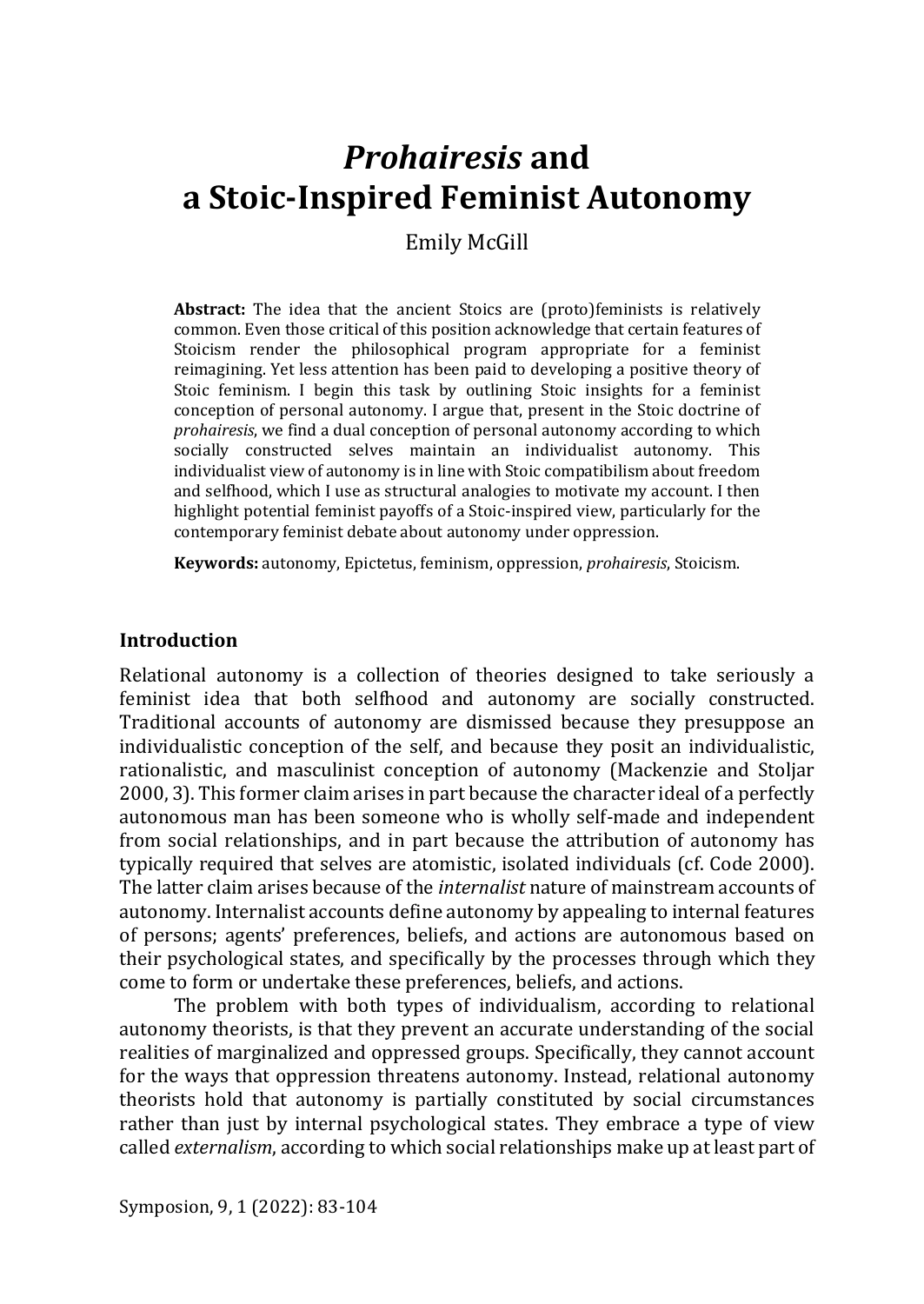what it means to be autonomous. A key motivation for relational theories of autonomy, then, is that social accounts of selfhood and autonomy can better conceptualize and work to eliminate oppression. Theories of relational autonomy are therefore *pure social* views of personal autonomy: both the self and autonomy are socially constituted.

However, I believe it is possible to build an internalist conception of personal autonomy without denying the social nature of selves or the causal impact of social relationships on autonomy. We can call this a *dual* conception of personal autonomy because it denies the central intuition of pure social views ‒ that both selfhood and autonomy must be socially constructed in order to build a distinctly feminist account of autonomy.

Motivation for such a dual view can be found in ancient Stoicism. In fact, dual views of other phenomena arise across the Stoic program. Their view of freedom maintains that we are both determined and free, and their view of selfhood holds that we have both individual and socially constructed identities; they are *compatibilists* in both arenas. I consider the implications of embracing a similar sort of compatibilism about personal autonomy. Using the Stoics' views of both freedom and identity as structural analogies, and drawing from Epictetus' discussion of *prohairesis*, I outline Stoic insights for a feminist conception of  $p$ ersonal autonomy  $-$  a compatibilist project that acknowledges the social nature of selves while maintaining an individualism, or internalism, about autonomy.

Though a Stoic-inspired account of autonomy would be internalist, I argue that there are potential payoffs for the contemporary feminist debate about autonomy under oppression; the structure of Stoic compatibilism thus provides an avenue of response for feminists who wish to question pure social accounts of autonomy. The Stoic insights I outline can therefore apply to a robustly feminist theory of autonomy. I see this project as an extension of arguments which hold that the Stoics are feminists (Hill 2001, 2020; Grahn-Wilder 2018), or at least that Stoicism as a program is compatible with feminism (Aikin and McGill-Rutherford 2014). Taking these arguments seriously, I offer one small piece of a positive theory of Stoic feminism. While I will ground my discussion in Stoic texts, including especially the works of Epictetus, this paper is not primarily an exegetical project; rather, I enter the discussion as a contemporary Stoic examining how these ancient texts might provide a new angle from which to examine current debates in feminist autonomy.<sup>1</sup>

<sup>1</sup> Here I follow Seneca: "Will I not walk in the footsteps of my predecessors? I will indeed use the ancient road – but if I find another route that is more direct and has fewer ups and downs. I will stake out that one. Those who advanced these doctrines before us are not our masters but our guides. The truth lies open to all; it has not yet been taken over. Much is left also for those yet to come." (*Ep*. 33.11; Stephens 2020, 22)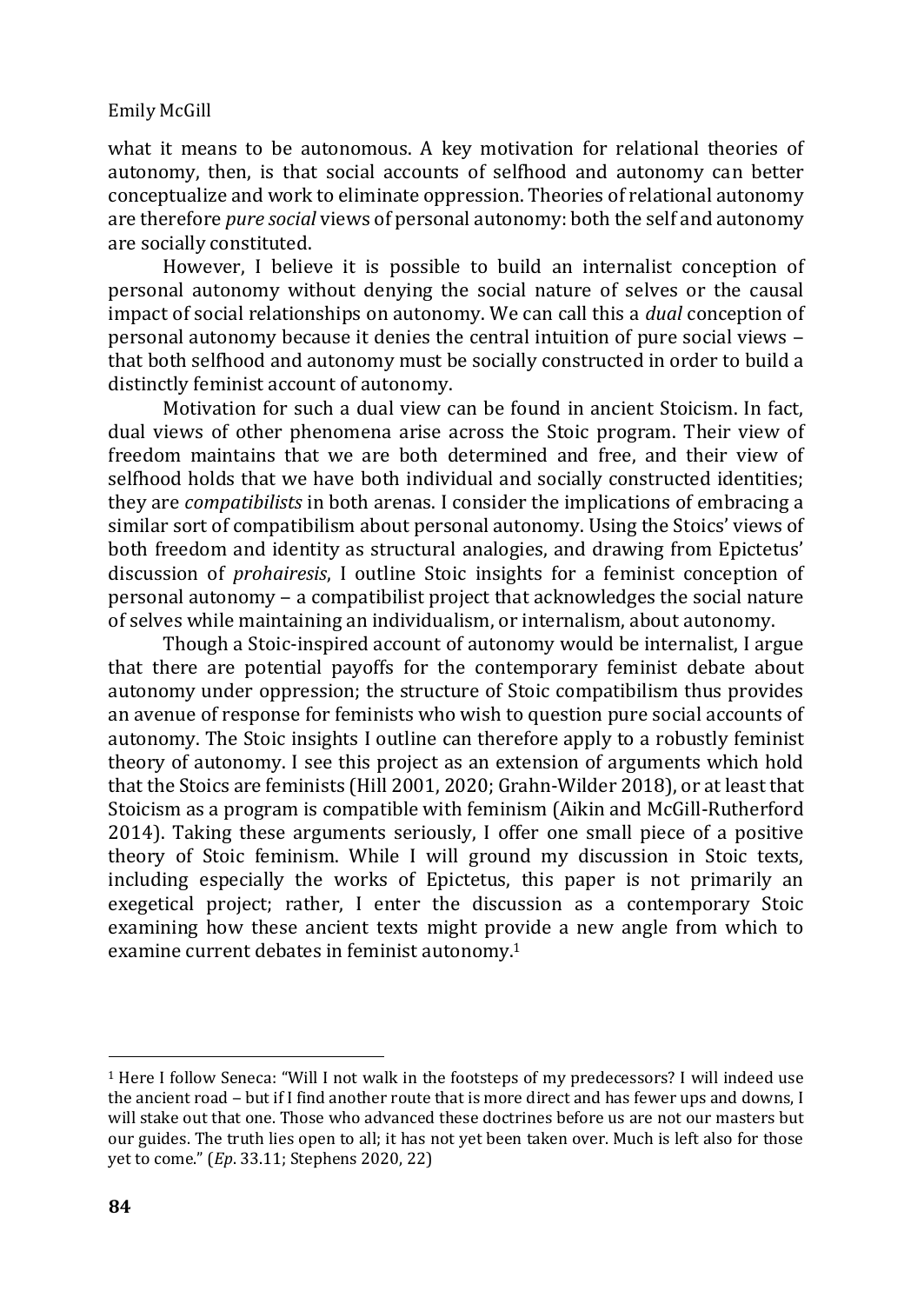### **1. Epictetus on** *Prohairesis*

The first step in highlighting Stoic insights for feminist autonomy is to understand how autonomy functions within Stoic ethics. To this end, I outline the concept of *prohairesis* as employed by Epictetus.<sup>2</sup> I believe we have reason to understand *prohairesis* as a sort of personal autonomy, so I will motivate this reading by providing a brief overview of the concept and connecting it to contemporary discussions of autonomy. Despite some difficulties with constructing a robust account of Stoic autonomy, there are philosophical and interpretive benefits for reading *prohairesis* in broadly this way, especially as contemporary Stoics keen to apply Stoic principles to current philosophical debates.<sup>3</sup>

A key distinction for Epictetus is that between what is up to us and what is not up to us. Things that are up to us include "conception, choice, desire, aversion, and, in a word, everything that is our own doing." (E1)<sup>4</sup> Also within our control are our power of assent and how we use impressions (D II.18). Things that are not up to us include whatever is not wholly within our power, including "our body, our property, reputation, office, and, in a word, everything that is not our own doing." (E1) This distinction between up to us and not up to us tracks the difference between internals and externals. Epictetus calls internals those things that are within our sphere of control, while externals fall outside of it. Externals, or things that are not up to us, should not bother or hinder us, Epictetus argues; the only things that should concern us are internals – those things which are up to us. Ideally, we will learn that only internals are the site of moral value (D II.1), and regard externals as mere indifferents.<sup>5</sup>

For Epictetus, *prohairesis* is something that is up to us. In fact, it is the quintessential internal; at times, Epictetus argues that *only* our *prohairesis* is within our control (D II.15.1). While we do not have power over the way that impressions impact us, we can determine for ourselves how we react to these impressions, how we form judgments based upon them, and whether or not we assent to them. All of these matters are determined by *prohairesis*, which tells us what to desire and believe as well as how to act (D II.23). Because *prohairesis* is quintessentially within our control, Epictetus likens it to our inner self, true self, or "the 'I' of personal identity." (Kahn 1988, 253) It is the seat of our personal autonomy; it helps make up who we are and determines how we act in the world.

Despite the central importance of *prohairesis* within Epictetan ethics, there is disagreement about how it is best translated. Various translations include 'volition;' (Long 2004; Stephens 2007) 'the will' or 'free will;' (Dobbin 1991; Frede

<sup>2</sup> I limit my discussion of *prohairesis* to Epictetus due to the central role it plays in his ethics, and to the lack of this concept in other (especially early) Stoics (Kahn 1988; Dobbin 1991) – although there is a connection to Panaetius.

<sup>3</sup> Thanks to Jonathan Trerise for pressing me on this point.

<sup>4</sup> I use Oldfather's translation of Epictetus throughout.

<sup>5</sup> For a detailed discussion of Epictetus' arguments regarding why we should only seek internals, see Stephens 2007, 10-16.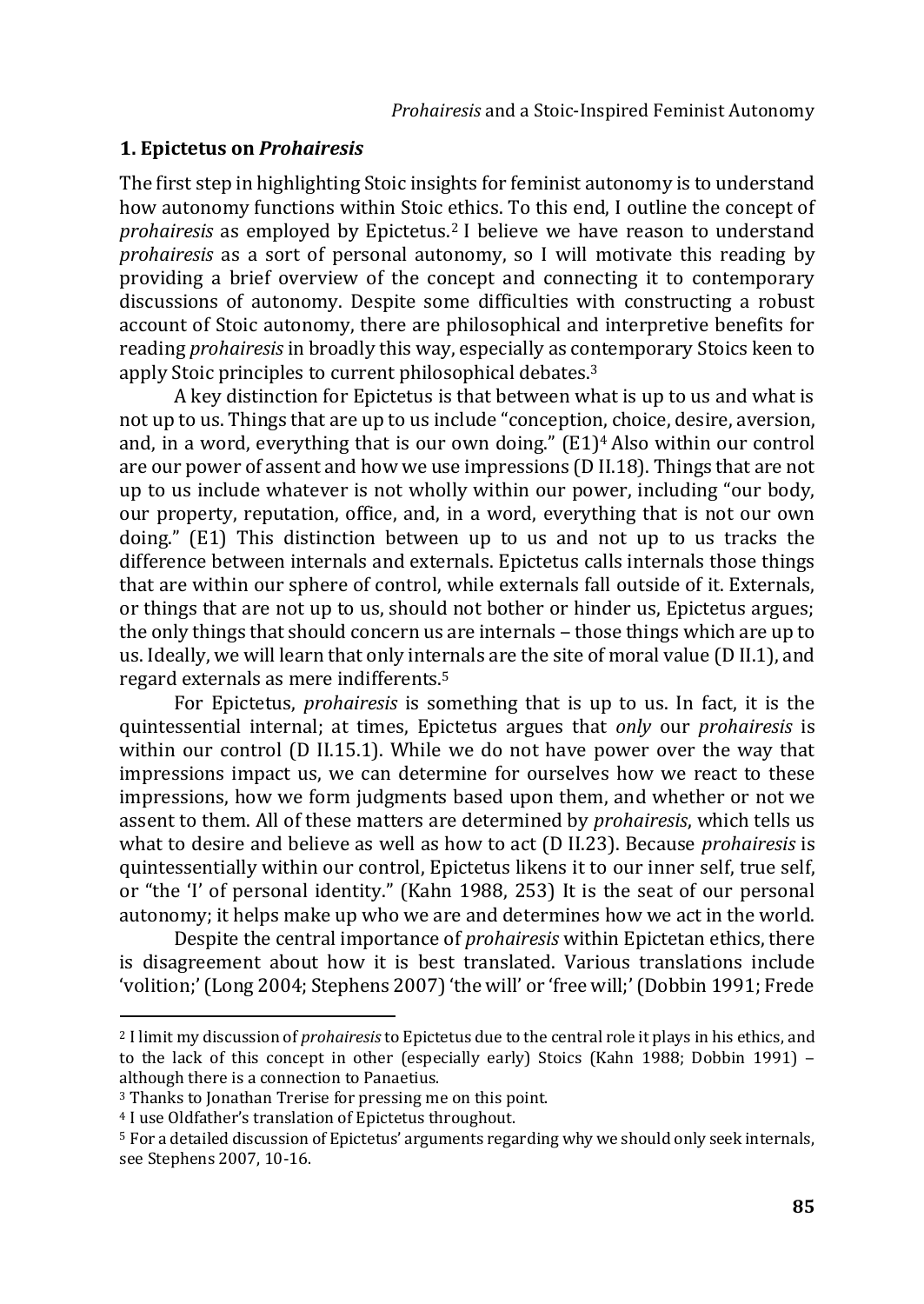2011) and 'moral purpose,' (Oldfather 1998) 'moral choice,' (Kahn 1988) <sup>6</sup> or 'good moral character.' (Hill 2020) But, in many discussions, *prohairesis* is also linked to personal autonomy by use of the terms autonomy or agency in its description (Dobbin 1991, 121-2; Stephens 2007, 18; Frede 2011, 80). <sup>7</sup> For example, Dobbin notes in his discussion of *prohairesis* that "Epictetus writes from the internal perspective, in describing man's unmistakable sense of personal autonomy," (1991, 121-2) and Stephens indicates that, for Epictetus, our *prohairesis* gives us "complete autonomy regarding things 'up to [us].'" (2007, 18) This indicates a tight connection between *prohairesis* and our current understanding of personal autonomy.

In fact, Epictetus' language about *prohairesis* is strikingly similar to contemporary discourse about personal autonomy. *Prohairesis* is something that gives us the power to choose between options (*Simpl.* 6.38-9). It is an internal power of persons, and as the source of our true selves, mimics mainstream ideas about autonomy as an inner citadel that helps define who we are as individuals (cf. Christman 1989,  $3$ ).<sup>8</sup> The association between autonomy and our inner selves aligns Epictetus with internalist accounts of autonomy, which similarly hold that our autonomy is constituted by internal psychological states or processes. I return to this point below.

Epictetus' insistence that *prohairesis* is a capacity also mimics current discussions of personal autonomy. He suggests in several places that our *prohairesis* is an invincible power, "free, unhindered, and unimpeded." (E1) He argues, for example, that externals cannot in themselves corrupt our *prohairesis*; only our own autonomy can do this (D I.19; I.29). This is consistent with the Stoic view that the virtuous person is invulnerable to harm. We should read his insistence as the setting out of an *ideal* or a *capacity*. In practice it is not the case that our autonomy will always remain unthwarted by externals. As an ideal, *prohairesis* may be "free, unhindered, and unimpeded," (E1) but, in practice, we often have to respond to externals that impact us in ways that both align with this ideal and depart from it. Many contemporary autonomy theorists similarly understand autonomy as an ideal (cf. Oshana 2006), even though non-ideal circumstances might impact the way we exercise our autonomy (Khader 2020).

<sup>6</sup> In Kahn, *prohairesis* as moral choice is linked to the will and to Seneca's use of *voluntas* (1988, 253-4). In Dobbin it is connected to Cicero's use of the same term (1991, 122).

<sup>7</sup> It is also sometimes linked to freedom, or even to freedom and autonomy together, as if these terms referred to the same concept. I think we have reason to believe that the Stoics understand *prohairesis* as distinct from freedom (*eleutheria*) (Bobzien 1998), at least in part because they utilize separate terms for each. While freedom and autonomy are adjacent concepts, they are not identical. This is complicated by the fact that, in English, we often use the terms interchangeably, and that the two concepts are often linked (Kahn 1988, 235; Bobzien 1998, 330-331).

<sup>8</sup> Even feminists who critique the inner citadel model can accept that personal autonomy helps define who we are. Mackenzie and Stoljar, for example, argue that autonomy is 'the defining characteristic of free moral agents.' (2000, 5)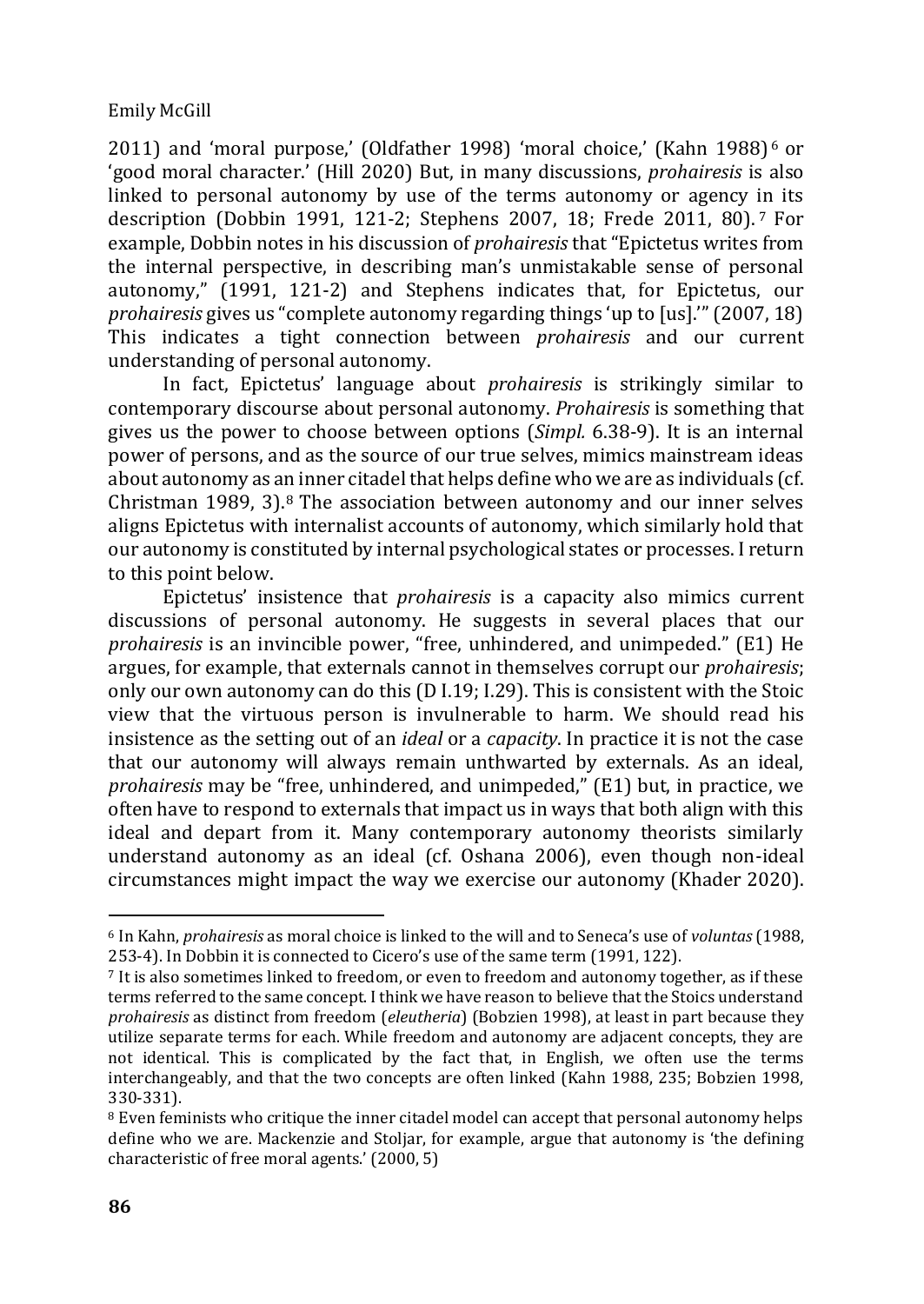This idea that autonomy is a capacity we *possess* that we may sometimes struggle to *exercise* is present in Epictetus as well (cf. *Simpl.* 10.10-20).

But how, specifically, can we use the concept of *prohairesis* to inspire a contemporary theory of feminist autonomy? To answer this question, I turn to a discussion of the Stoics' compatibilist views of freedom and personal identity.

## **2. Dual Freedom**

The Stoics are causal determinists, believing that everything in the universe is governed by fate. However, they also want to make room for moral responsibility, which requires that humans are to some extent free. This combination of views renders the Stoics compatibilists. One way to understand Stoic compatibilism is by appealing to their arguments about causation. In this section, I present a very brief overview of Stoic causal theory and then explain the implications for my argument that this view can serve as a structural analogy for a theory of personal autonomy.<sup>9</sup>

Consider an analogy drawn by Chrysippus between our character and a rolling cylinder (Cic. *Fat*. 42–3). The cylinder's rolling is caused by two things: an initial push that begins the cylinder's path, and an innate disposition of the cylinder toward rollability. The initial push, coming from an external source, is a necessary condition for the cylinder's movement. While the push is necessary, it is not sufficient. The innate disposition toward rollability, occurring within the cylinder itself, is what ultimately causes the cylinder to move; were the cylinder to possess a different disposition, even an external push would not compel it to roll. The external push is analogous to what the Stoics call antecedent causes of human action,<sup>10</sup> while the innate disposition is analogous to perfect causes (Cic. *Fat*. 41).<sup>11</sup> Perfect causes, the ultimate cause of actions from which we derive responsibility, occur within the object or agent. Fate, for the Stoics, is made up of antecedent causes rather than perfect causes. Perfect causes - without which actions cannot occur ‒ are left up to agents; this is why agents are responsible for their actions. <sup>12</sup> As Bobzien explains, "Any comprehensive explanation of the action would involve the agent as the immediate and decisive causal factor of the action." (1998, 255)

When applied to human action, specifically, the case becomes slightly more complicated since humans uniquely possess the power of assent (Hankinson 1999, 492). In the case of the cylinder, an external push and an internal disposition are sufficient to produce action; the cylinder does not rationally agree to being moved.

<sup>9</sup> For more detailed discussions, see Frede 1980; Bobzien 1998 (especially chap. 6); Hankinson 1999.

<sup>10</sup> More specifically, a proximate antecedent cause.

<sup>11</sup> Although see Bobzien 1998, 261.

 $12$  This does not mean that perfect causes exist entirely separate from fate; this would be to deny the Stoics' causal determinism. The view is rather that our assent to action is *initiated* by antecedent causes but not made necessary by them (Bobzien 1998, 258).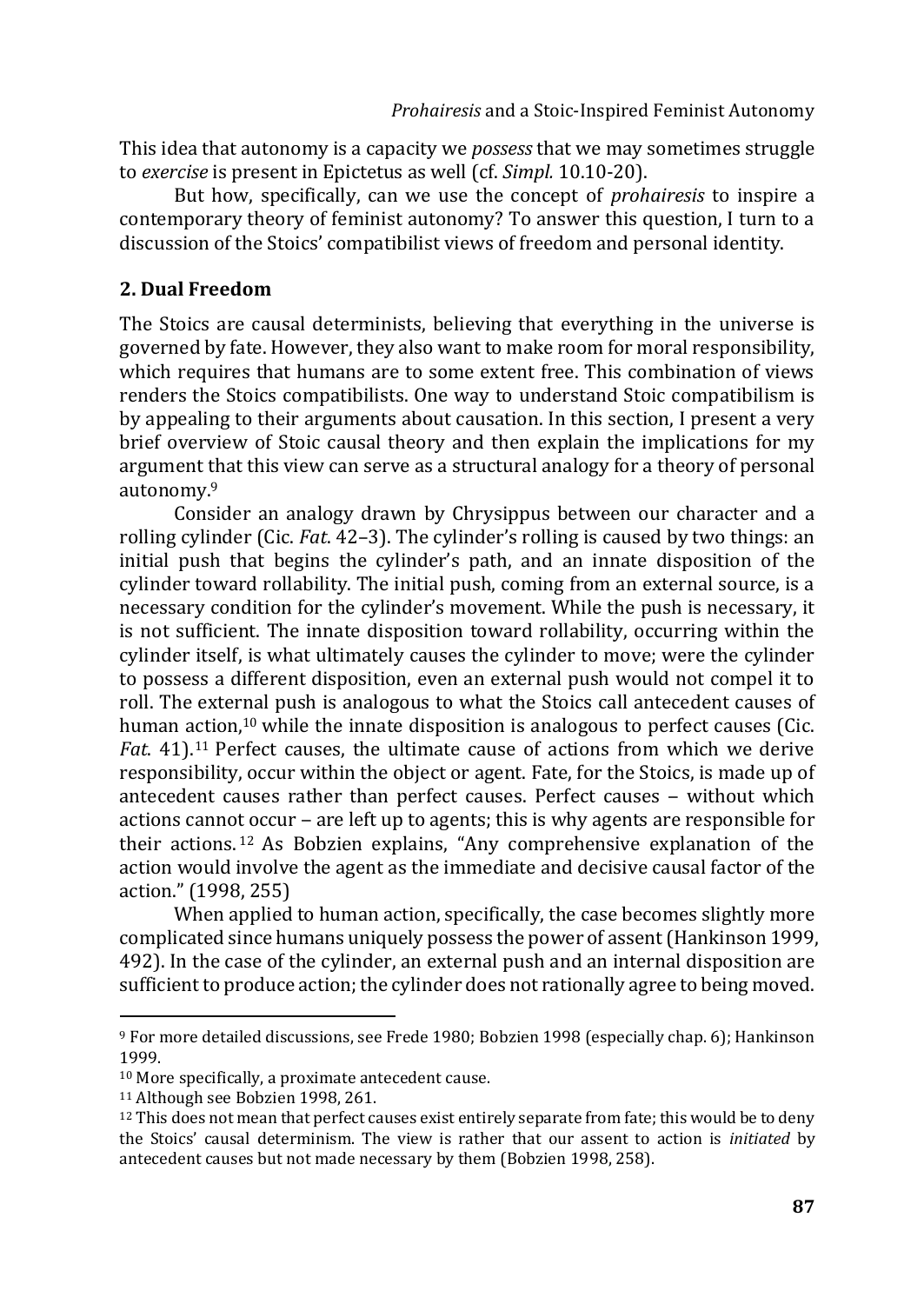But human beings are different. We possess both internal dispositions and the ability to actualize these dispositions (or not). The Stoics call this ability to actualize, or to rationally agree to action, the power of assent. Very briefly then, extending the cylinder analogy, we get the following causes for human action. The antecedent cause maps onto impressions which strike us from the outside. These impressions act on our internal dispositions, the combination of which creates an impulse to action. While we have no control over the impressions themselves, we must either assent to an occurrent impulse and act or withhold assent and refuse to act (Sen. *Ep*. 113). This assent, or withholding of assent, is up to us. This model of causation thus creates a realm of free action within a deterministic system.

Central to Stoic compatibilism about freedom, then, is a dual causality: there are external and internal causes working together to produce an effect. One type of cause, external antecedent causes, are not within our control. The other type of cause, internal causes, including the power of assent, are within our control and therefore preserve the possibility of moral responsibility. This dual model of freedom, of internal and external, mapping onto the Stoic distinction between that which is up to us and that which is not up to us, provides a structural analogy for a Stoic-inspired theory of autonomy. As I show below, personal autonomy is also potentially causally impacted by external or social factors. However, just as external causes are not the complete story of Stoic freedom, they are not the complete story of a Stoic-inspired autonomy. Though external features may *contribute to* our autonomy, they do not on their own *constitute* it; this constitutive role is played by features internal to the agent.

# **3. Dual Identity**

Just as the Stoics have a dual or compatibilist model of freedom, they also have a dual model of personal identity,<sup>13</sup> according to which we are both individual and socially situated selves. This model is apparent in several places, including the concept of *oikeiosis*, the Panaetian circles of obligation or *personae*, and Epictetus' theory of self-identity. In all of these places, the Stoics believe that there is no contradiction in supposing that we are both individual selves and social beings – while our many relationships contribute to who we are, what duties we have, and how we enact the virtues, we are still individuals capable of choice within these social spheres.

The Stoic concept of *oikeiosis*, or 'being akin to' or 'belonging to,' is at the center of the Stoic command to live in accordance with nature (DL VII.85). It is also central to their cosmopolitanism, since we are meant to feel an affinity toward all other rational beings. But it is not just to other rational beings that we are meant to feel a kinship; we are also fundamentally akin to ourselves, standing in a

<sup>13</sup> Bates calls this the 'dual aspect of self-identity' in Epictetus (2014, 152), and Rorty references a 'Janus-faced' human nature in Stoicism as both particular and universal (1996, 350). Reydams-Schils also finds a duality in the Stoic definition of the self (2005, 16).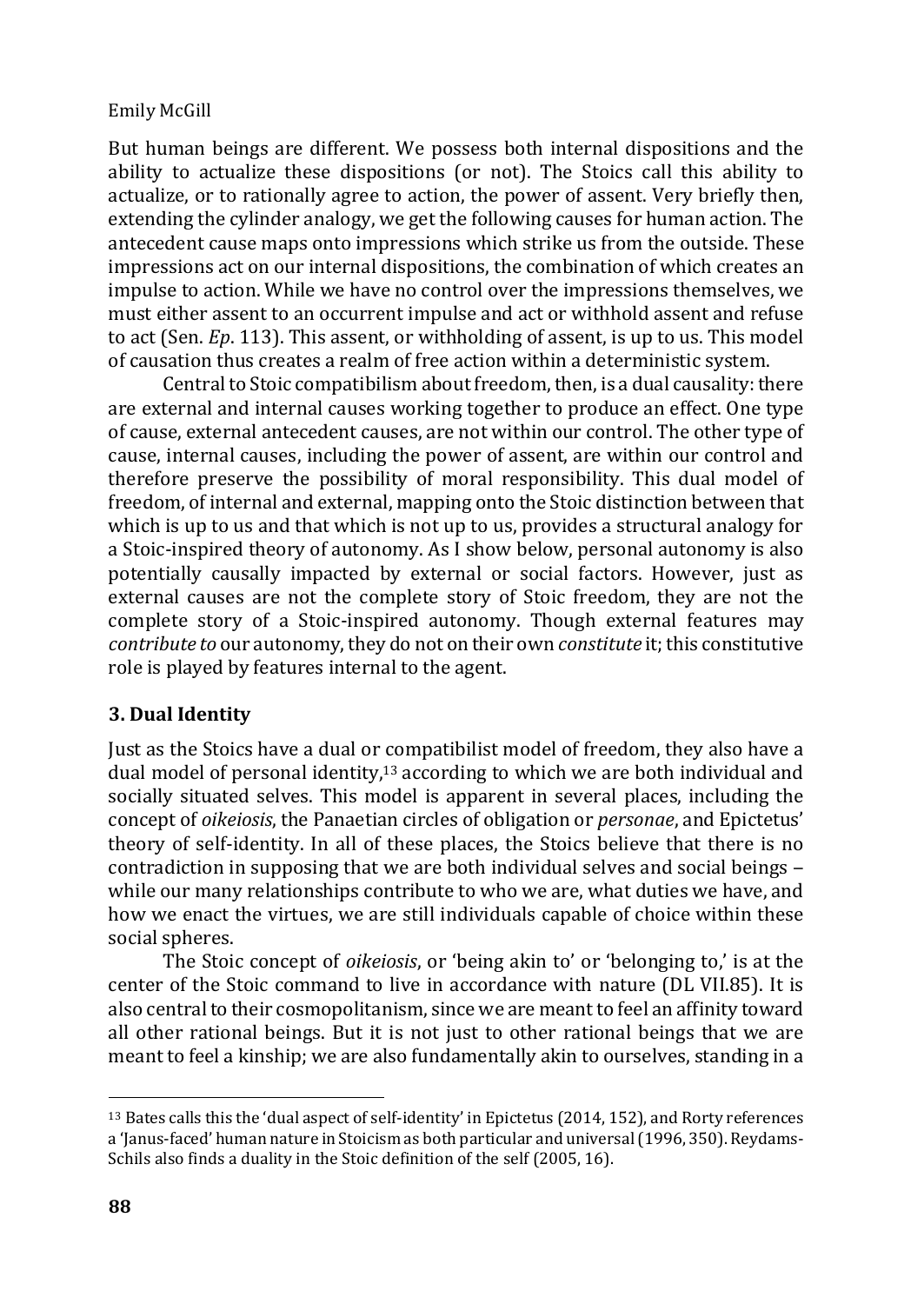relationship of self-*oikeiosis* (Reydams-Schils 2005, 26; Stephens 2020, 32; Hill and Nidumolu 2021). This self-*oikeiosis* is what allows us to understand that we are "cognitively and physically individuated from others," and that our actions and decisions belong to us (Hill and Nidumolu 2021, 12). This understanding, in turn, is crucial for personal autonomy since we cannot self-govern without being (in some sense) separate individuals. However, this does not mean that we are social atoms; we are also always socially embedded (Reydams-Schils 2005, 17).<sup>14</sup> The concepts of *oikeiosis* and self-*oikeiosis* capture this dual identity.

But the Stoic dual model of identity is clearest in the work of Panaetius discussed by Cicero and accepted by Epictetus. <sup>15</sup> Cicero explains that, on the Panaetian view, we have two *personae* by nature: the first is our rational nature, which we share in common with all humankind, and the second is our individual nature, made up of our unique traits and endowments (Cic. *De Offic*. I.30.107). In addition to these two *personae*, Panaetius adds two others: a sphere of various relationships, and a sphere of individual choice (Cic. *De Offic*. I.30.115). The combination of individualism and social situatedness is apparent in both pairs of two *personae* (Grahn-Wilder 2018, 193-4): in the two *personae* granted by nature, we have both individual traits and traits that we share in common with others; in the second pair of two *personae*, we are individual persons situated amongst others and holding various duties and responsibilities toward them. In all four *personae*, it is our nature as individuals as well as our particular social circumstances that contribute to personal identity (Asmis 1990, 227), and to the decisions we make (Cic. *De Offic*. I.118-120).

Epictetus, too, accepts this Panaetian view (D II.10, III.23.4-5), according to which both our social identity and individual identity work together harmoniously to make us who we are (Rorty 1996, 352; Bates 2014, 154). For Epictetus, we are fundamentally individual persons who are also, secondarily, socially constructed. We are "individual people who live within particular

<sup>&</sup>lt;sup>14</sup> Epictetus makes our social embeddedness clear. He says: "What, then, is the profession of a citizen? To treat nothing as a matter of private profit, not to plan about anything as though he were a detached unit, but to act like the foot or the hand, which, if they had the faculty of reason and understood the constitution of nature, would never exercise choice or desire in any other way but by reference to the whole." (D II.10)

<sup>15</sup> There is disagreement about whether or not Epictetus' discussion of social roles is influenced by the four *personae*. Brian E. Johnson (2014), for example, argues that we do a disservice to Epictetus if we understand his role ethics as a direct descendent of Panaetius. A full response to Johnson is beyond the scope of this paper; however, I am not sure that viewing Epictetus as influenced by Panaetius requires making Epictetus a mere 'appendix,' as Johnson claims, nor does it mean that we must 'lose important details of Epictetus's account.' (2014, 136) Certainly there are differences between the accounts, as Johnson notes, but noting these differences does not require dismissing the many similarities any more than commenting on the similarities requires ignoring the unique contributions of Epictetus. The common use of the playwright example especially suggests to me that Epictetus is at least influenced by Panaetius (Cic. *De Offi*c. I.113).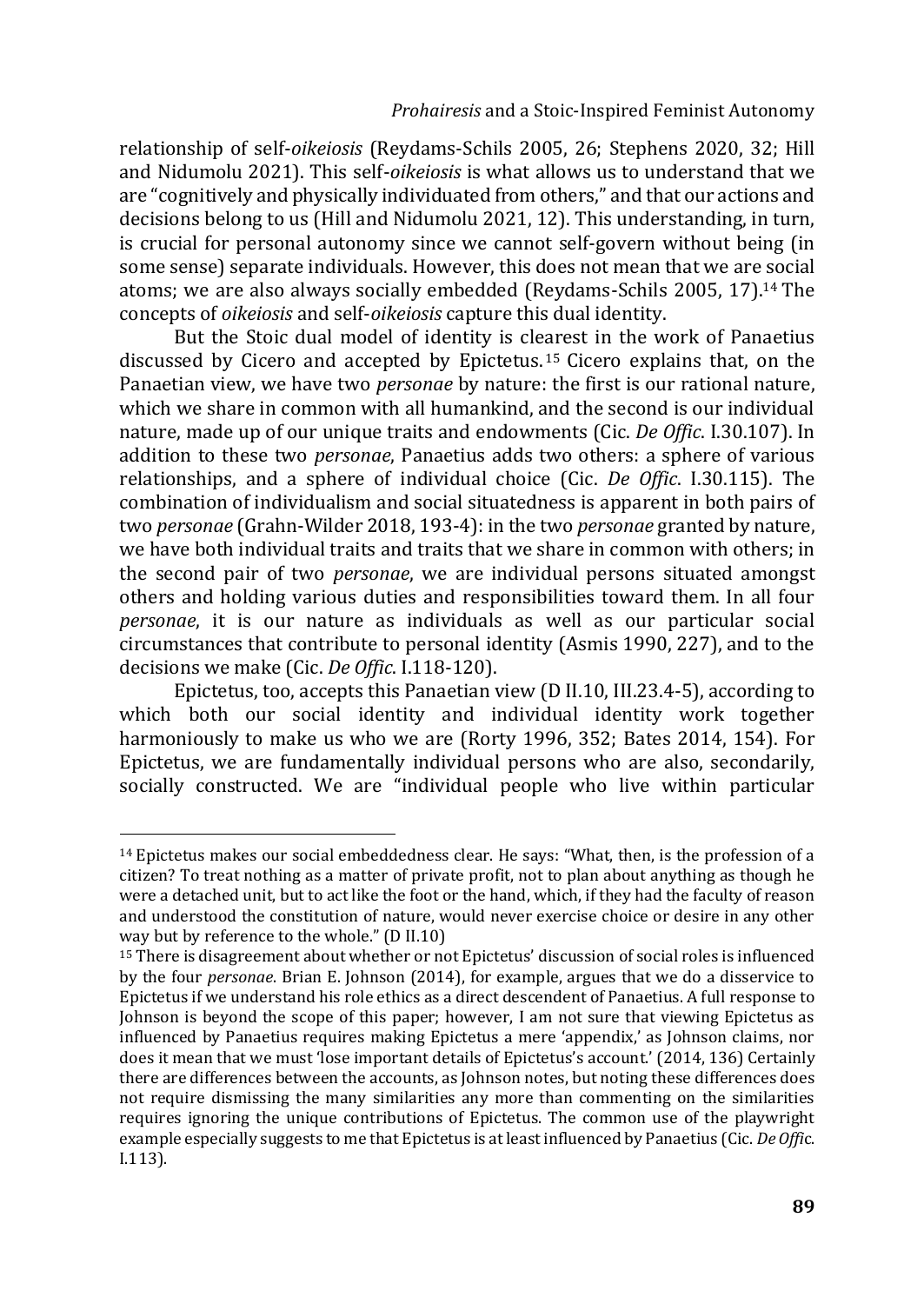constraints: a certain time; a certain place; with certain other people with various personalities in a variety of relationships." (Bates 2014, 156) Our socially constructed identity is based on externals and is not up to us; Epictetus likens this aspect of our identity to acting in a play, where our character is "determined by the Playwright." <sup>16</sup> (E17) However, our essential nature is as an individual self with unique desires and intentions (Long 2004, 92). Many of our social relationships are inherited by us (Christman 2009, 45),  $17$  but the way we act within, and respond to, these relationships is something that we can decide. We may not write the play, but we choose how to act it out. The individual aspect of our identity is within our control, and without it we could not make use of our *prohairesis*.

Admittedly, the analogy of the Playwright is a source of criticism for Epictetus, since it is argued that this passage demonstrates how concessive he is to cultural conservatism (cf. McBride 2021). However, as contemporary Stoics we need not read the analogy this way. We can acknowledge that, in fact, we *are* cast into plays that we do not write; this is part of what it means to be socially constructed. Many of our relationships are unchosen by us and yet we find ourselves embedded in them anyway. But these relationships as well as our chosen relationships are open to revision; we have the freedom to end the roles we play and take up others of the same kind. To do so is to *co-write* the play.<sup>18</sup> Moreover, when Epictetus tells us to "play admirably the role assigned to [us]," (E17) contemporary Stoics could examine what it means to play a role 'admirably.' Acting admirably within systemic oppression might demand resistance (Hay 2011). In short, acknowledging the social aspect of our identities does not require a commitment to cultural conservatism.

To sum up, the structure of dual identity is similar to the structure of dual freedom. There are both external and internal causes of personal identity. Social relationships are external causes; they are often unchosen and therefore not up to us. Internal causes include our unique traits and desires as individual beings; these things arise from within us, more specifically from our *prohairesis*, and are therefore up to us. Just as Stoic compatibilism about freedom provides a structural analogy for a neo-Stoic personal autonomy, compatibilism about personal identity can as well. I now turn to a discussion of Stoic insights for contemporary autonomy.

# **4. Dual Autonomy**

Using freedom and identity as structural analogies for a proposed compatibilism about personal autonomy is appropriate since both freedom and identity are

<sup>16</sup> Note the similarities to the Panaetian example of acting in a play (Cic. *De Offic*. I.113).

<sup>17</sup> John Christman makes this point as part of his theory of personal autonomy. He notes that our relationships, and the values we derive from them, are often inherited. However, we may still autonomously endorse them. I discuss this point further in my discussion of adaptive preferences, below.

<sup>18</sup> Thanks to an anonymous reviewer for this point.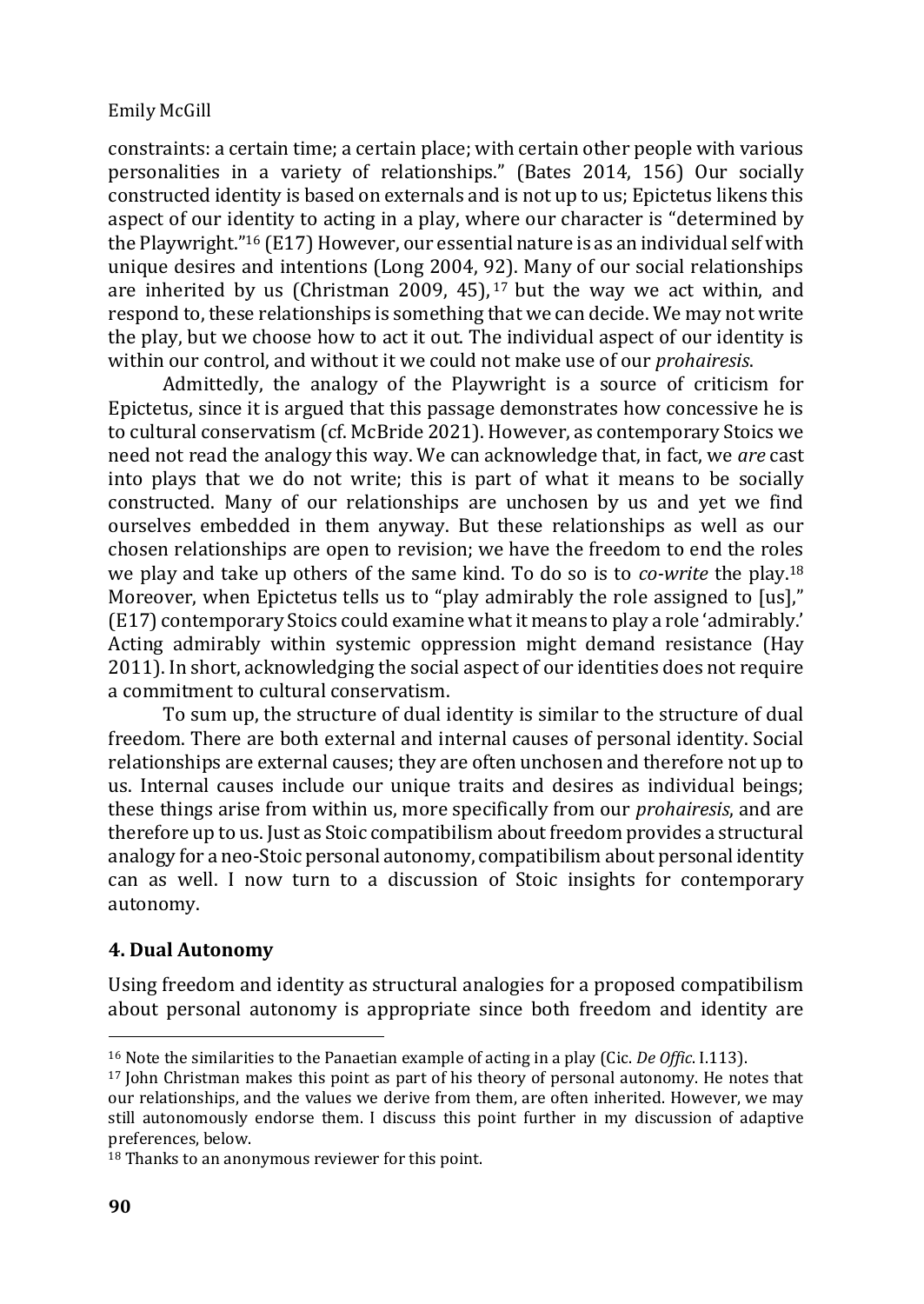#### *Prohairesis* and a Stoic-Inspired Feminist Autonomy

closely related to personal autonomy. We often understand autonomy as a sort of freedom of the self, where autonomy is the self's ability to choose and freedom is the ability to act based on these choices (*Simpl.* 6.38-9). The key distinction in the concepts of freedom and identity between internal and external, which maps onto the Epictetan distinction between that which is up to us (internal features) and that which is not up to us (external factors), is a distinction central to his discussion of personal autonomy, as well. In this section, I situate Epictetus as an internalist about autonomy, and then briefly highlight Stoic insights for personal autonomy ‒ an internalist account modeled on *prohairesis* and structured according to Stoic compatibilism about freedom and identity. In particular, I examine the Stoic-inspired ideas that socially constructed persons can maintain an individualist autonomy, and that external features play a contributory rather than a constitutive role in our autonomy. These ideas are both significant because they help carve a middle ground between strongly externalist and strongly internalist theories of autonomy  $-$  the former of which place too much determinative weight on social relationships and the latter of which are charged with not weighing them heavily enough. A compatibilist view can readily acknowledge both the social nature of selves and the causal impact of relationships on personal autonomy, without granting them the stronger, constitutive role that they play within externalist accounts.

As I have shown, there is a common structure to Stoic compatibilism about self-identity and freedom – there are both internal and external factors that contribute to each. In a Stoic model of identity, we are fundamentally individual persons, yet we are also secondarily situated in social relationships (Bates 2014). For example, in the Panaetian model accepted by Epictetus, one sphere of identity is made up of our various relationships, which are externals and not up to us. A second sphere is made up of individual choices, which are internals and therefore up to us. It is this sphere that constitutes the 'I' of personal identity (Kahn 1988, 253), which allows us to understand that we are differentiated from others in a way that makes our actions truly ours (Hill and Nidumolu 2021, 12). In a Stoic model of freedom, there are external antecedent causes that initiate action - like the push that begins the cylinder's rolling (Cic. *Fat*. 42–3) ‒ yet internal causes, like our power of assent, are ultimately responsible for what we do (Bobzien 1998, 255). Just as in the model of identity, external antecedent causes are not up to us, while the internal power of assent is within our control. Put another way, in both cases external causes are *contributory* factors, but internal causes are *constitutive*.

We can structure personal autonomy in an analogous way, based largely on Epictetus' discussion of *prohairesis*, which maps onto an internalist account of autonomy. Recall that internalism is a view which holds that autonomy is determined by internal, psychological states of persons, including (for example) how we deliberate about preferences or actions, or whether or not we endorse preferences or actions upon reflection. Internalism is contrasted with externalism, which holds that features of our social environment determine our autonomy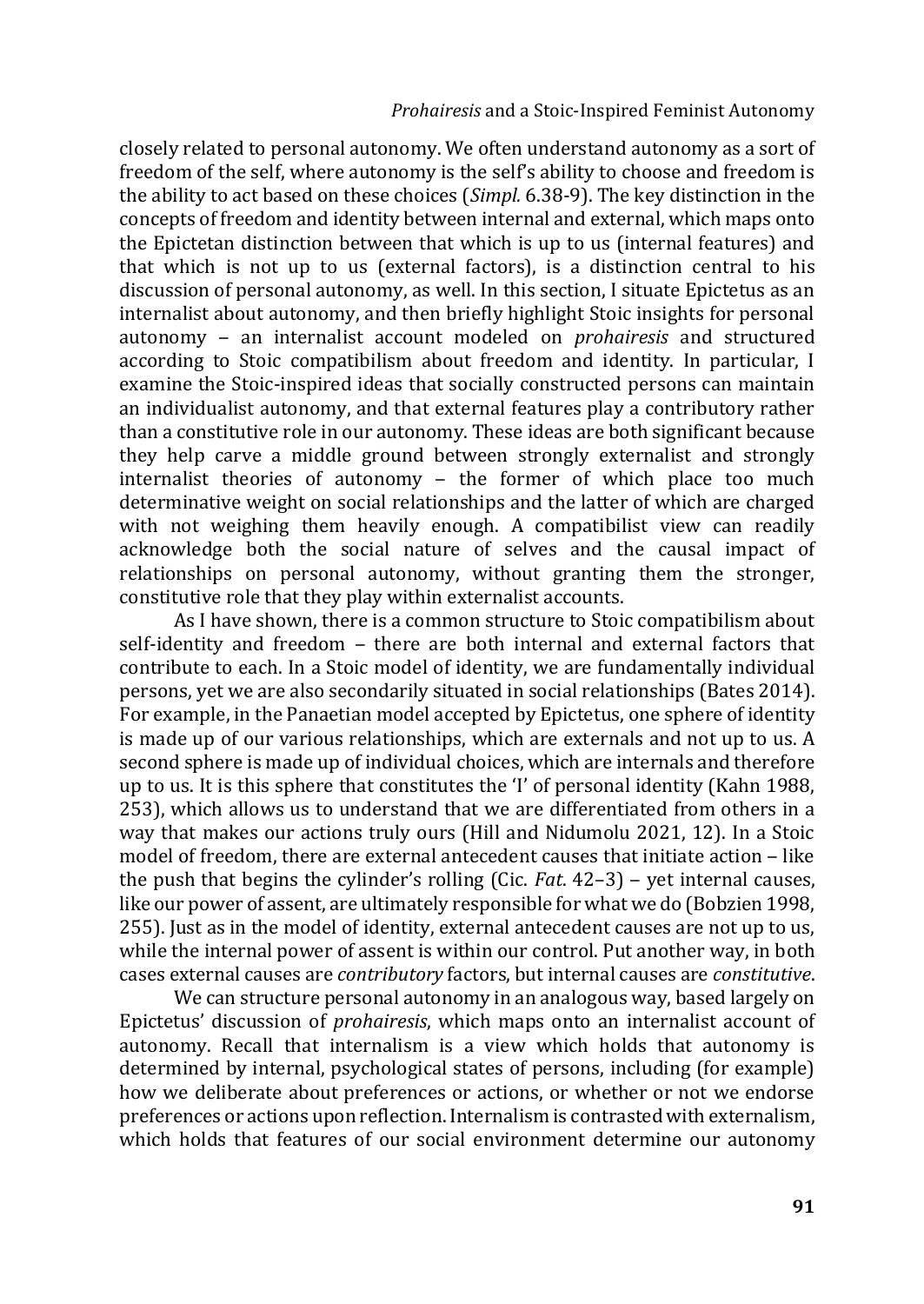status; to be autonomous, a person must exist in specific autonomy-enabling social conditions, such as a lack of domination or oppression (Oshana 2015; Warriner 2015; Johnston 2017; Mackenzie 2019). Contemporary feminist Marina Oshana explains the contrast in her endorsement of externalism: "Autonomy is not decided 'from within,' or on the basis of the evaluational perspective of the individual whose autonomy is at stake," she argues, "external criteria constitute autonomy and external criteria measure autonomy." (Oshana 2006, 50) Epictetus disagrees with the sort of view adopted by Oshana. As an internal, autonomy must be a capacity within us rather than something occurring externally; this is required by his insistence that *prohairesis* is up to us. Whether or not we exist under systemic oppression is not within our control, and therefore cannot determine *prohairesis*. 19

Moreover, Epictetus clearly distinguishes between externals and autonomy in a way that an externalist cannot:

'But,' says someone, 'if a person subjects me to the fear of death, he compels me.' 'No, *it is not what you are subjected to that impels you*, but the fact that you decide it is better for you to do something of the sort than to die. Once more, then, it is the *decision of your own will which compelled you*, that is, moral purpose [*prohairesis*] compelled moral purpose.' (D I.17, emphasis mine)<sup>20</sup>

In this passage, Epictetus considers the idea that things outside of us, which are not up to us, could be the cause of our actions. He dismisses this idea and argues that it is our autonomy *responding to these externals* that determines how we act. This argument relies on there being a distinction between the determinants of our autonomy and the external features of our environment. This distinction means that Epictetus simply cannot be an externalist about autonomy.

Although externals do not constitute our autonomy as they would for an externalist, Epictetus acknowledges in several places that they are still related. On his view, internal features of persons *constitute* what it means to be an autonomous agent, even though externals may *contribute* to it. This is structurally similar to the way that social relationships contribute to our identity even though our individual traits fundamentally constitute it, and the way that antecedent causes contribute to our actions even though ultimately they are determined by us. For example: "What, then, are the external things? *They are materials for the moral purpose* [*prohairesis*], in dealing with which it will find its own proper good or evil." (D I.29, emphasis mine) Here Epictetus notes that our *prohairesis* directs us in a way that may be influenced by externals; even though the externals

<sup>19</sup> As I note below, there is liberatory potential to the idea that *prohairesis* perseveres through systemic oppression; in particular, this view can empower the oppressed who are trying to maintain agency in the face of injustice. Epictetus' own lived experiences as a slave may have contributed to his insistence that *prohairesis*is something up to us and not constituted by unjust externals. Thanks to an anonymous reviewer for noting Epictetus' possible motivation here. <sup>20</sup> Remember that this is a Stoic-*inspired* view, so we need not accept the claim that threats of death cannot compel us in order to accept the distinction between autonomy and externals.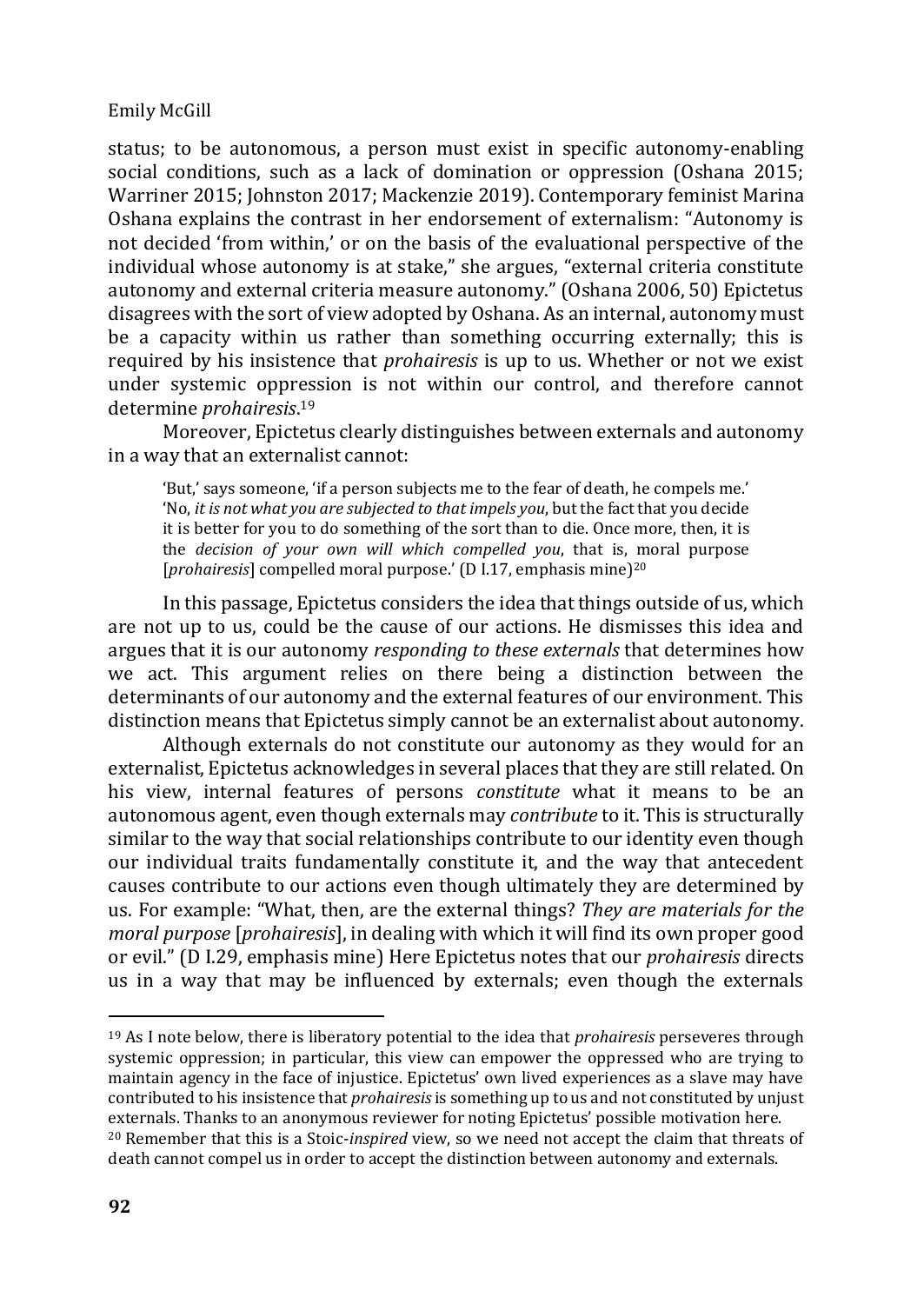themselves are not the site of moral value, the way our autonomy *responds* to these externals is. In fact, Epictetus even acknowledges that externals can injure us ‒ "Where there is some loss affecting our body or our property, there we count it injury…" (D II.10.27) ‒ but he resists the idea that they can injure our *prohairesis* understood as an ideal capacity (D II.10.27-30).

That externals and autonomy are related means that his internalist account can acknowledge the extent to which social factors influence or impact an agent's autonomy, which in actuality often departs from its ideal. Although Epictetus argues that *prohairesis* is 'by nature free, unhindered, and unimpeded,' (E1) I have argued that this is a claim about autonomy as a capacity we possess, while in actuality we often fall short of this ideal.<sup>21</sup> Indeed, Epictetus readily acknowledges how difficult it is to achieve this ideal, as when he draws a distinction between the educated and the uninstructed person, the latter of whom allows their *prohairesis* to be led entirely by externals rather than by their own autonomy (D I.29). While the Stoic sage is able to realize the true nature of *prohairesis* as unimpeded, the autonomy of Stoic progressors  $-$  that is, most of us  $-$  is often influenced by externals (Long 2004, 217).

Finally, the fact that Epictetus is an internalist does not mean that he fails to take seriously the social nature of persons, as we have seen. His endorsement of the four *personae* clearly shows that he accepts, to some degree, the social  $constant$  construction of selves. That he holds both views  $-$  internalism and social construction ‒ is significant, since it demonstrates that it is possible to hold both views simultaneously. Though for an internalist autonomy is a feature of individual persons, and is therefore in some sense individualistic, persons are deeply socially embedded. Epictetus thus teaches that internalist accounts of autonomy need not ignore the social nature of persons, even though this is a common contemporary criticism (Mackenzie and Stoljar 2000, 16). Contemporary internalists have also argued for this sort of dual model. For example, John Christman argues that "there is nothing about a social conception of the 'self' that is incompatible with an individual conception of autonomy."  $(2004, 246)^{22}$  Here, Christman defends what I am calling, following the Stoics, a compatibilism about personal autonomy ‒ social selves can still maintain an individualist (or internalist) autonomy.

That internalism is compatible with social construction is one insight that we can apply to a contemporary Stoic-inspired theory of personal autonomy; this is what renders such an account a dual model rather than a pure social model. But there are other insights that we can apply as well. In particular, we can look to Stoic compatibilism about freedom and identity to see how compatibilism about

<sup>21</sup> There is also a distinction to be drawn between autonomy as ideal capacity and the ability to exercise this capacity, which would be a claim about *eleutheria* (D II.1).

<sup>22</sup> Christman also provides a valuable disambiguation of what it means to say that selves are socially constructed, noting that there are more and less plausible ways to understand this claim (2004, 144-146).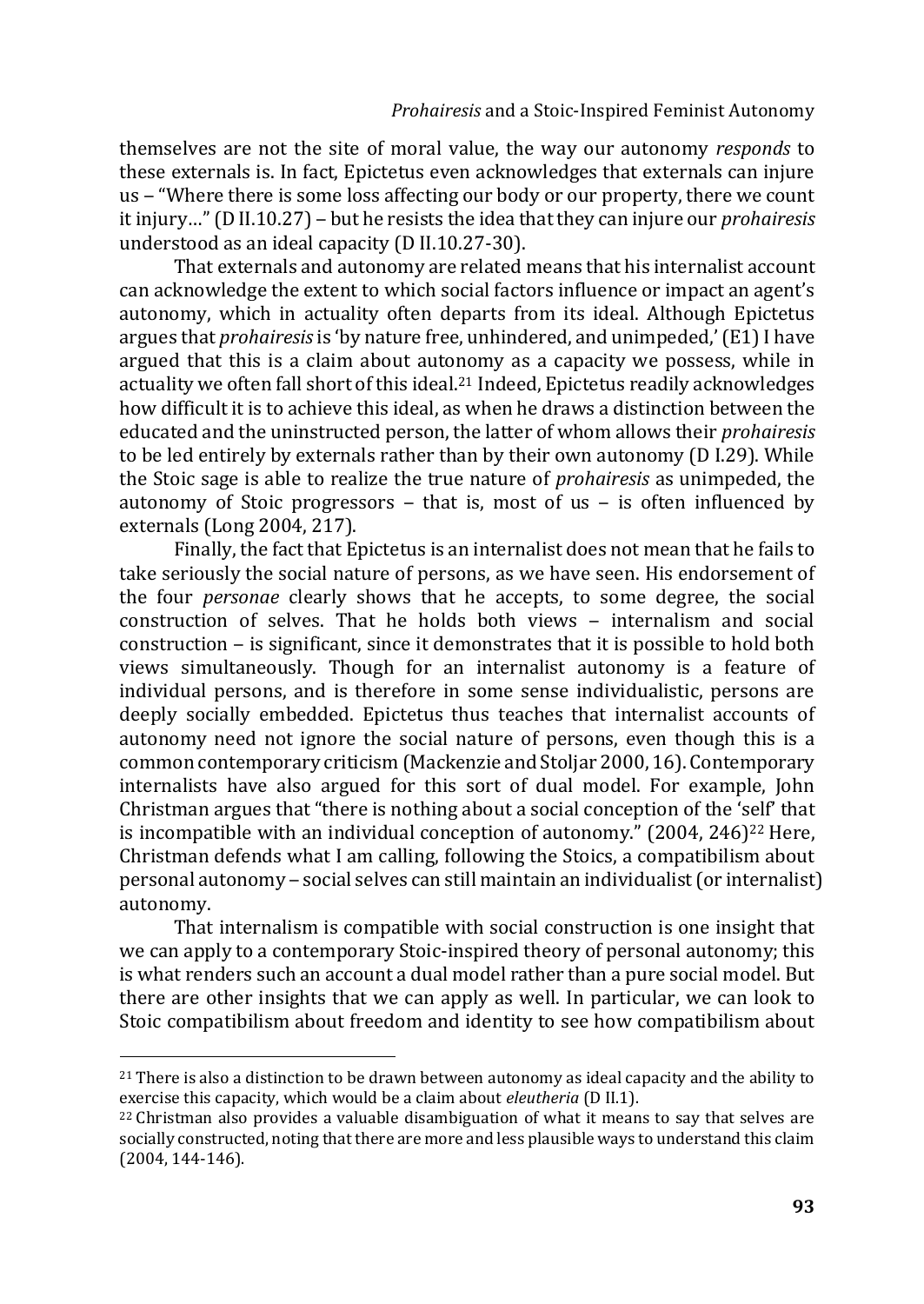autonomy is meant to work. It is here that we draw on the distinction between contributory and constitutive roles of externals.

A common contemporary criticism of internalist autonomy is that it cannot adequately acknowledge the ways in which external social relationships, including especially relationships of domination and oppression, impact our personal autonomy. The claim is that externals must play a constitutive role in our autonomy if we are to give them the serious attention they deserve in our socialpolitical theorizing. But, using insights from Stoicism, we can see that this is not the case. Like Epictetus, contemporary internalists about autonomy acknowledge that our autonomy can sometimes be undermined by social circumstances. What matters is the mechanism by which this undermining occurs. For externalists, oppressive circumstances on their own undermine autonomy, since autonomy consists in the presence of autonomy-enabling social conditions. For example, externalist Rebekah Johnston argues that our social positioning "in terms of status *itself*, and not just *that* one must react or *how* one reacts to this positioning, matters to autonomy." (2017, 319) This constitutive claim amounts to an argument that non-oppressive social circumstances are *required*, or are *necessary conditions*, for autonomy (Oshana 2006; Mackenzie 2008; Stoljar 2015).

Contrast this externalist position with Epictetus, who says that externals are 'materials for' our *prohairesis* rather than constituents of it (D I.29). This is reflective of the internalist position according to which oppressive circumstances may undermine autonomy by distorting the psychological processes that an agent undergoes when determining how to act. For example, internalist Andrea Westlund (2009) argues that oppressive socialization may deprive us of our ability to answer for our actions; we may act automatically, without critical reflection, and without being able to explain the reasons behind what we do. Here it is the *causal impact* of externals on agents that may threaten their autonomy, not the presence of these externals as such.<sup>23</sup> This is a causal, contributory claim

<sup>&</sup>lt;sup>23</sup> An example may help illuminate the distinction between internalist and externalist accounts. Consider the case of Yan, who is routinely sexually harassed at work. This harassment takes place within a broader system of sexist oppression that contributes to the idea that women's claims are 'hysterical' and that harms of harassment need not be taken seriously as oppressive harms. Yan reports the behavior to her boss and human resources and is motivated by her experience to take up feminist activist work in her local community. In other words, she actively resists her oppression. On an externalist account, even active resisters like Yan fail to be autonomous since they exist in oppressive circumstances that definitionally undermine their autonomy (Oshana 2015). Because external circumstances constitute autonomy, and because these external circumstances must be rid of oppression in order for an agent to be autonomous, Yan cannot be autonomous under our current system of sexist oppression. An internalist, on the other hand, might argue that active resisters like Yan are often *exemplars* of autonomy (Meyers 2000). Even though Yan lives in a world in which women's claims are not taken seriously, she can still autonomously choose to fight against her oppression. Her autonomy can persist because unjust externals, while they may contribute to her autonomy status, do not constitute it. To use Epictetus' language, the decision to resist is *up to her*.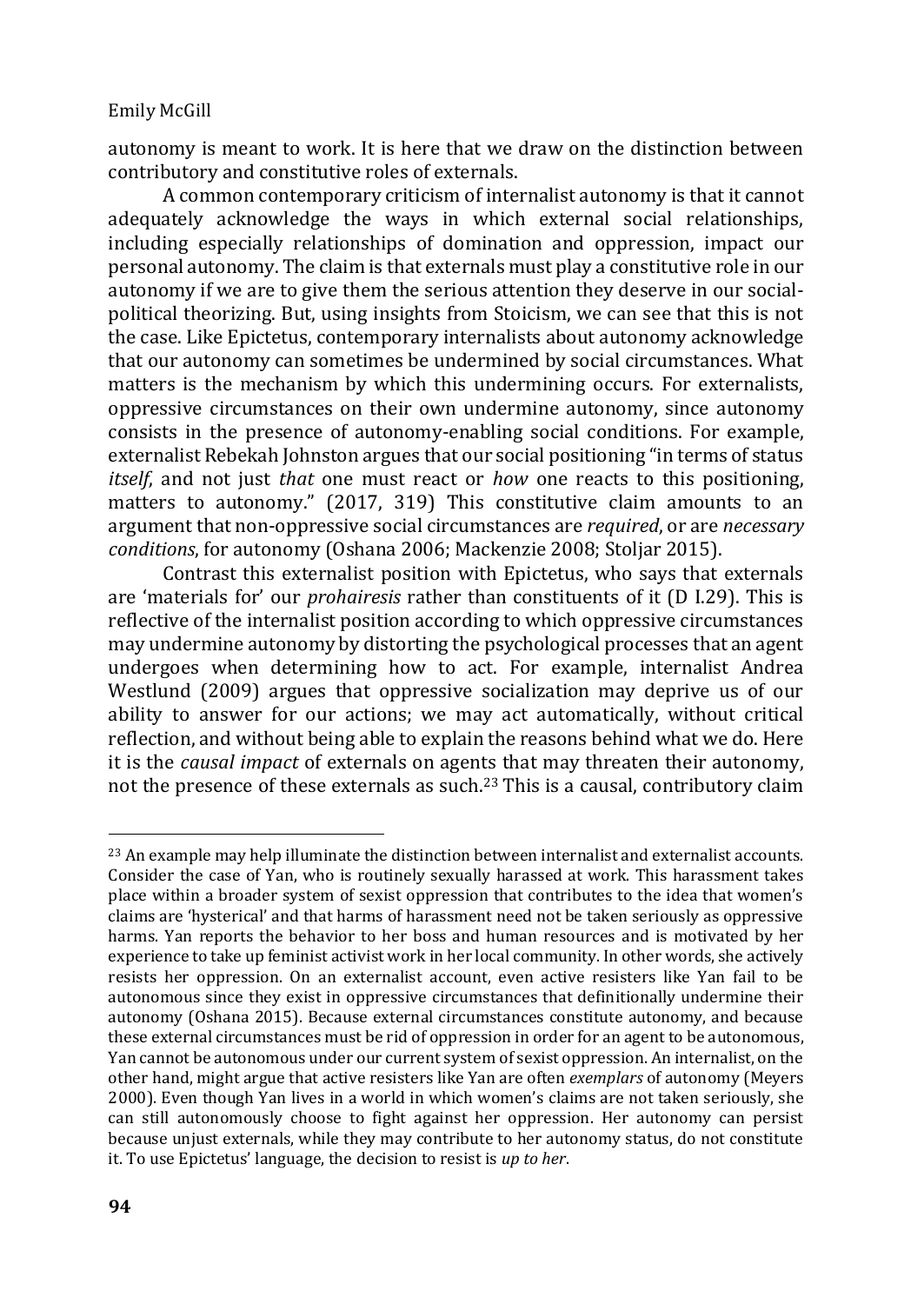rather than a constitutive one. As Christman explains, for externalists "social conditions of some sort must be named as conceptually necessary requirements of autonomy rather than, say, contributory factors." (2004, 147-148) Internalists replace this conceptual claim with a contingent one, in a way reminiscent of Epictetus ‒ it is the way our *prohairesis* responds to externals, rather than the externals themselves, that determines how well our autonomy lives up to its ideal. But this does not mean that externals are entirely irrelevant to autonomy – not even for the Stoics!

These two key insights – that internalist accounts of autonomy can readily incorporate the social construction of persons, and that such accounts acknowledge the causal (but not constitutive) impact of social factors on our autonomy ‒ have potentially significant feminist payoffs. Before turning to a discussion of these payoffs, however, I should address looming objections.

# **5. Can There be a Stoic Feminist Autonomy?**

It is now a relatively common view that the Stoics are feminists or proto-feminists, or that Stoicism as a philosophical program is conducive to feminism. Different features of Stoicism have been offered as support for this claim. For example, the Stoics believe that everyone, regardless of gender, has equal citizenship in the *cosmopolis*. They also argue that women are equally capable of exercising reason (Hill 2001). However, there are initial reasons to doubt the connection between ancient Stoicism and contemporary feminist debates about *autonomy*. I consider three potential objections to the feasibility of my project as a feminist project: an objection from rationality, an objection from individualism, and an objection from adaptive preferences.

First, at times the Stoics might seem committed to exactly the sort of rationalistic model of autonomy that has led feminists to question the usefulness of the concept. It is true, for example, that the Stoics draw a tight connection between *prohairesis* and reason and insist that only our rational faculties are wholly within our control. This has led some scholars to note an association between Stoicism and toxic masculinity (Táíwò 2020),<sup>24</sup> or to connect Stoicism with patriarchal societies that instruct men to practice 'emotional stoicism,' shutting down emotions if they become too much to bear (Hooks 2004; Táíwò 2020).

Second, the Stoic challenge to understand those with whom we are in close relationships as externals or indifferents might seem to promote an unacceptable sort of individualism. It might look like an encouragement to strive for complete independence from social circumstances.<sup>25</sup> If it is the case both that we should

<sup>24</sup> On Stoicism and toxic masculinity, see also Zuckerberg (2018).

<sup>25</sup> Isaiah Berlin seems to attribute this view to the Stoics. He argues that, on an individualistic conception of autonomy, we may be tempted to escape 'into the inner fortress of [our] true sel[ves],' (2008, 185) what he calls a retreat into the inner citadel (2008, 181).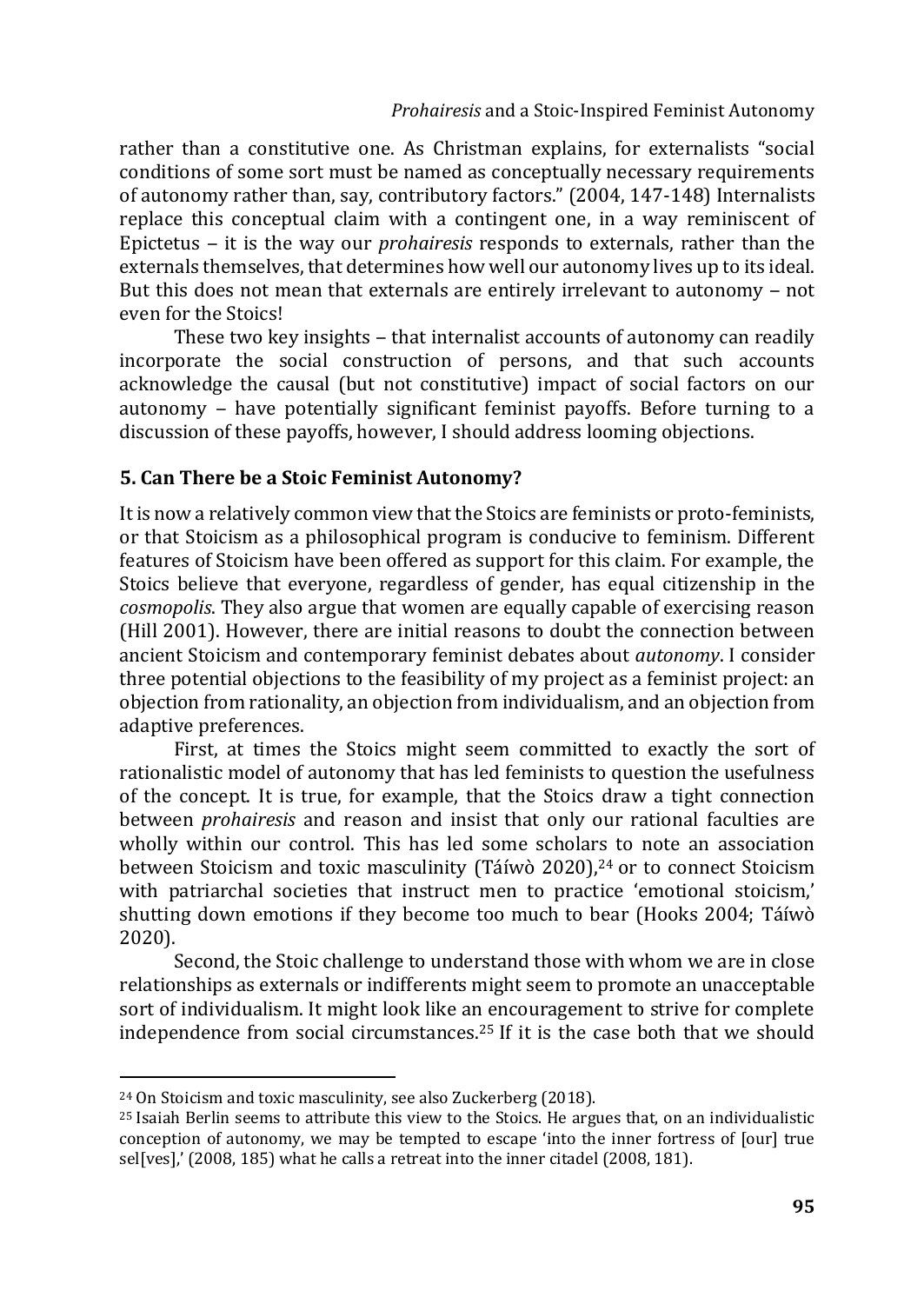only desire those things which are up to us, and that our social relationships are out of our control, then a way to achieve *eudaimonia* would be to remove ourselves from these relationships. The goal of *eudaimonia* would be achieved only by "doing away with all of our social attachments and retreating into the inner citadel of the soul." (Braicovich 2010, 204) But feminists have argued against the inner citadel model of autonomy, claiming that such independence is neither possible nor desirable and traditional theories of autonomy have been rejected on these grounds.

Finally, the Stoic move to maintain autonomy in the face of social injustice may be thought objectionable since it seems to require adaptive preferences. Stoics like Epictetus argue that being averse to something leads to misfortune if the circumstances to which we are averse actually obtain. If, however, we can control our aversions so that we are only averse to things within our power, then we will never meet misfortune (E1). This looks like an endorsement of adaptive preferences, which arise when people come to hold preferences that are oppressive to them (Cudd 2006, 181). For example, women might adapt their preferences so that they no longer desire to hold positions of power in the workplace, since submissiveness is a trait thought to be appropriate for women under patriarchy. That their preference aligns with the values of their own systemic oppression is what renders the preference adaptive. Compare this with Epictetus, who says: "Whoever, therefore, wants to be free, let him neither wish for anything, nor avoid anything, that is under the control of others; or else he is necessarily a slave." (E14) Here it seems Epictetus tells us to adapt our wishes so that we no longer desire things that are outside our sphere of influence. Commentators have noted this feature of Stoicism, calling it a "morally repellent consequence" of Stoic autonomy (Zimmerman 2000, 25). 26 This criticism also applies in the political sphere. If we can preserve autonomy only by adjusting our desires to current circumstances, then Stoic autonomy is insufficient for feminist political goals; if we must merely adapt our preferences to injustice, the Stoic program gives us "pessimism about prospects for changing such oppressive circumstances." (Zimmerman 2000, 28) Instead of working to eliminate oppression we should accept it as our lot. We should become like the dog who chooses to run alongside the cart so that he is not dragged behind it. "Resistance is futile," teach the Stoics, "insurrectionists will be dragged." (McBride 2021, 114)

I believe these objections rest on misunderstandings of Stoicism and that therefore they do not provide reason to doubt the feminist potential of this project. Regarding the objection from rationality, presumably what is objectionable about rationality is not rationality *per se*, but rather that it has been attributed exclusively to men and denied to women. The opposite of rationality, which in this objection is emotion, has been ascribed to women and denied to men. Rationality

<sup>&</sup>lt;sup>26</sup> This is how Isaiah Berlin understands Stoic freedom - that "I could render men (including myself) free by conditioning them into losing the original desires which I have decided not to satisfy." (2008, 31) He attributes this view specifically to Epictetus and Cicero.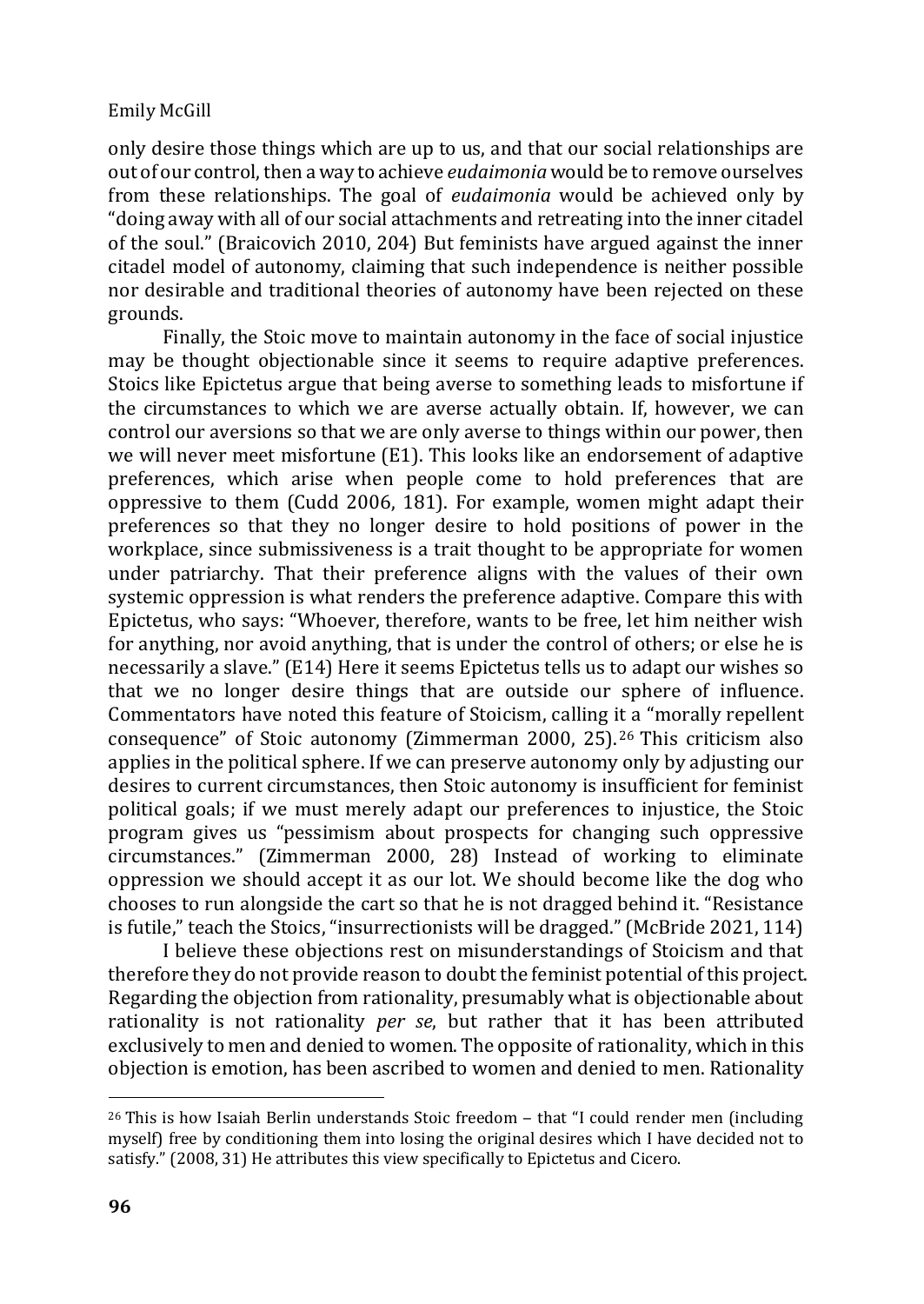is then praised while emotion is denigrated. In other words, it is the gendered nature of rationality that makes it objectionable. But the Stoics explicitly reject the idea that rationality is male-coded; rationality is granted to all people, regardless of gender (Hill 2001; Grahn-Wilder 2018, 195). Rationality is simply not a masculine trait, nor is emotion a particularly feminine trait; people of all genders are equally capable of feeling emotion, and equally capable of exercising reason. The gender-neutral nature of rationality for the Stoics robs the objection of some weight.

Second, the objection from individualism does not properly situate Stoic autonomy within Stoic ethics. I have shown that the Stoics do not fail to appreciate the socially embedded nature of human beings. Indeed, one reason the Stoics emphasize the distinction between up to us and not up to us is because they take seriously the potentially devastating impact of externals. To attribute to the Stoics a thoroughgoing disregard for relationships is to misunderstand their views of socially constituted identity and social obligations. Nor do the Stoics recommend wholly removing ourselves from our social ties. In fact, we have strict duties to those around us based on our particular relationships with them (E30; *Simpl.* 82.47-91.24). Withdrawing into ourselves at the expense of those around us would be a clear violation of our social duties (Reydams-Schils 2005, 17).

Finally, there are two ways to respond to the adaptive preferences objection. The first is to examine exactly what is wrong with adaptive preferences in the first place; merely pointing out that a preference is adaptive is not sufficient to demonstrate that the preference is problematic. A standard argument holds that adaptive preferences are objectionable because they are autonomy deficits (cf. Cudd 2006). But this is not always the case. It is true that we may sometimes choose to align our preferences with oppressive circumstances, but several feminists have argued that this choice may still be an autonomous one (Narayan 2002; Khader 2011; Sperry 2013).<sup>27</sup> Indeed, Epictetus seems to endorse a version of this feminist view in response to the objection from deficiency, which argues – against Epictetus' view of *prohairesis* – that deficiency may compel us to desire certain things, in which case these desires would not be up to us:

Some of these people say that deficiency is the cause [of 'belief and desire, and in general choice and *prohairesis*.' (*Simpl.* 8.38-39)] For is there anyone hungry or thirsty or shivering who does not desire food and drink and warmth, whether

<sup>&</sup>lt;sup>27</sup> For example, Elizabeth Sperry devises the case of Cath, a women's rights attorney who decides to shave her legs since judges treat female attorneys better if they wear skirts in the courtroom (2013, 893). Cath's preference to shave her legs aligns with an oppressive expectation that women's bodies should be smooth and hairless. However, Cath has thought carefully about the pros and cons of shaving, and has determined that, for her, the benefits outweigh the costs. Sperry argues that the mere fact that Cath's preference aligns with patriarchal expectations is not sufficient to show that the preference is inappropriately adaptive. Her choice to shave her legs is still autonomous. For the difference between adaptive preferences and inappropriately adaptive preferences, see Khader (2011).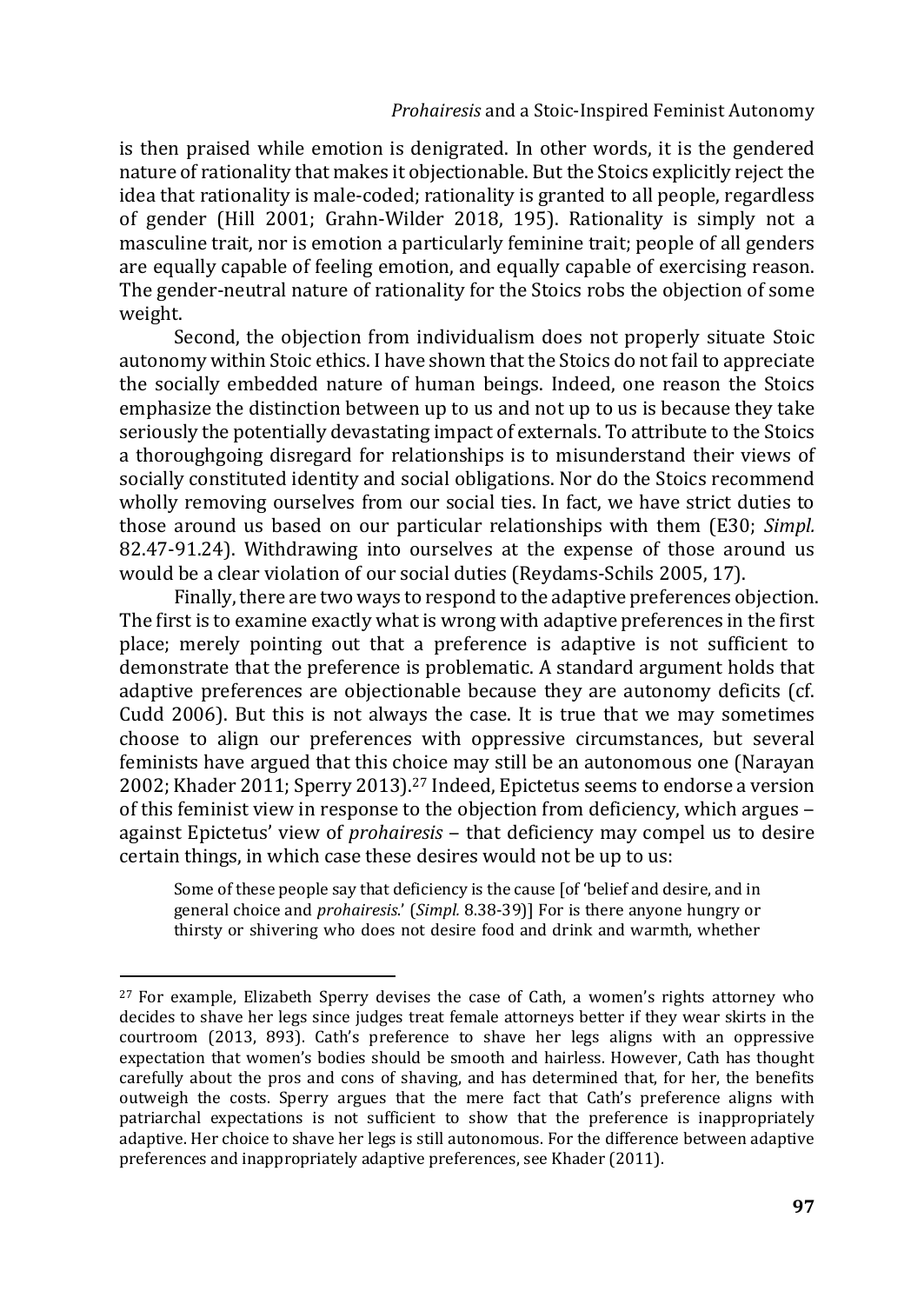they wish to or not? Is there anyone ill who does not desire health? (*Simpl.* 8.42- 5)

Epictetus' response is that *prohairesis* and deficiency are compatible and that the person who desires food in the face of hunger may do so autonomously:

But we ought to respond to the objection from deficiency that deficiency does not *implant* desire… Rather, what is capable of desiring, when it becomes deficient in something, *manifests its desire* in order to help with the deficiency. (*Simpl.* 9.43-52; emphasis mine)

In other words, while our preferences may sometimes be informed by our circumstances, they are not wholly determined by them; preferences that are adapted may also be autonomous.<sup>28</sup>

However, the worry remains that endorsing adaptive preferences might promote idleness in the face of injustice. This concern is a value theoretic version of the lazy syllogism (*De Fat.* 28), which charges the Stoics with promoting inaction. This is Zimmerman's point when he argues that Stoicism cannot provide us with the tools to fight oppression (2000, 28), since we should merely adapt our preferences to whatever injustices currently befall us as a way to avoid perturbation. In fact, though, the Stoics do not hold that we should just ignore or, worse, embrace injustice. The Stoics are clear that we exist in many sets of relationships and that acting appropriately toward those with whom we are in relationships is a matter of justice (*Simpl.* 82; E30). This includes acting appropriately toward fellow citizens (*Simpl.* 83.40). For example, Simplicius takes Epictetus' example of dining at a banquet (E36) <sup>29</sup> to make a point about our broader obligations of justice, or making sure that each person gets what she is owed (*Simpl.* 125). Simplicius urges us, as a matter of justice, to ensure that each person gets her share. This is one example of a place where the Stoics argue that we should act as justice demands.

Another response would be to grant that Stoicism does not *guarantee* that one will be a progressive about cultural change.<sup>30</sup> After all, the Stoics themselves tended toward cultural conservatism. However, if someone adopts a progressive social program, Stoicism offers tools for the fight against injustice.<sup>31</sup> Just as critics highlight the Stoics' focus on passivity, acceptance, and indifference, a contemporary Stoic could highlight the tools they provide for sustained resistance

<sup>28</sup> It is important here to emphasize that adaptive preferences *may sometimes* be autonomous. My claim is not that adaptive preferences are *always* autonomous, but rather that we simply need more information to determine whether an adaptive preference is autonomous.

 $29$  "So whenever you eat in company with someone, remember to consider not only the value of the things set before you for the body, but also to preserve your respect for your fellow banqueter."

<sup>30</sup> Thanks to Scott Aikin for this point.

<sup>31</sup> See, for example, Whiting and Konstantakos (2021).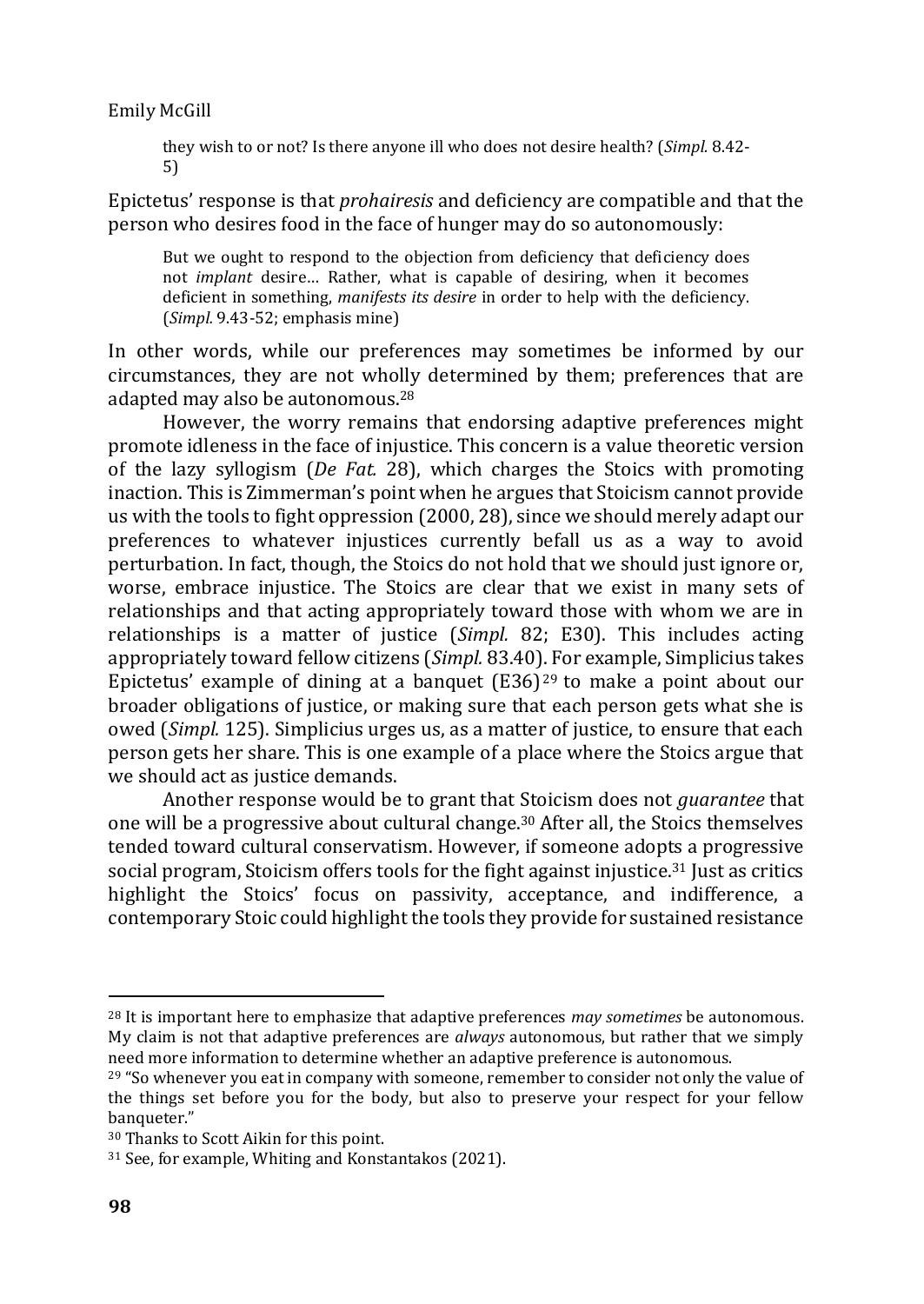(Aikin and McGill-Rutherford 2014, 21; Norlock 2019, 8). Eliminating oppression is a long, difficult struggle. Stoicism can help us persist.<sup>32</sup>

## **6. Stoic Autonomy and Feminism**

The connection between *prohairesis* and feminism has already been drawn by those who wish to argue either that the Stoics are (proto)feminists or that Stoicism is appropriate for a feminist reimagining. The focus of these discussions has been on Stoicism's insistence that all people, regardless of gender, share a capacity for reasoned choice through *prohairesis* (Aikin and McGill-Rutherford 2014, 19; Hill 2020, 399). But these arguments show that the equal possession of autonomy is itself a feminist idea; they do not yet demonstrate why *the structure of* the autonomy that we all equally possess is similarly fit for contemporary feminist debates. With objections set aside, I can move on to discuss positive feminist applications of Stoic insights for a compatibilist theory of autonomy.

Feminism is practically oriented; it is not merely a collection of theories, but it is also meant to have real-world implications for the recognition and combatting of sexist oppression. It shares this in common with Stoicism  $-$  it is meant to be practiced and lived, not just theorized. It is therefore a desideratum of any successful feminist theory that it makes contact with conditions on the ground. A Stoic-inspired compatibilist theory of autonomy is able to do just that, precisely because of its compatibilism. More specifically, the Stoic insight that externals are contributory to, rather than constitutive of, autonomy, has particular liberatory potential.

This contributory claim relates to Stoic invulnerability, or the idea that the virtuous person cannot be harmed ‒ even by injustice. Consider Epictetus: "But this control over the moral purpose [*prohairesis*] is my true business, and in it neither shall a tyrant hinder me against my will, nor the multitude the single individual, nor the stronger man the weaker." (D IV.5.34) *Prohairesis* is something we can maintain even in the face of tyranny, but this does not make tyranny acceptable, nor does it mean that tyranny is good for us, nor still does it mean we should resign ourselves to the will of the tyrant. Rather, the lesson from this passage is that it is possible to be oppressed and yet remain autonomous agents. And, since *prohairesis* is our inner self or true self (Kahn 1988, 253), *we* survive oppression and injustice. This idea is empowering, especially since oppression is often dehumanizing.

Compare this to externalists, who are committed to the claim that oppression and autonomy are incompatible (cf. Stoljar 2015; Warriner 2015); for the externalist, autonomy cannot survive injustice. This results because of the constitutive role played by externals on such accounts (Khader 2020). Under oppression, on such a view, autonomy is irreparably damaged in a way that can only be repaired through large-scale social change and the eradication of unjust

<sup>32</sup> I discuss this point in more detail below.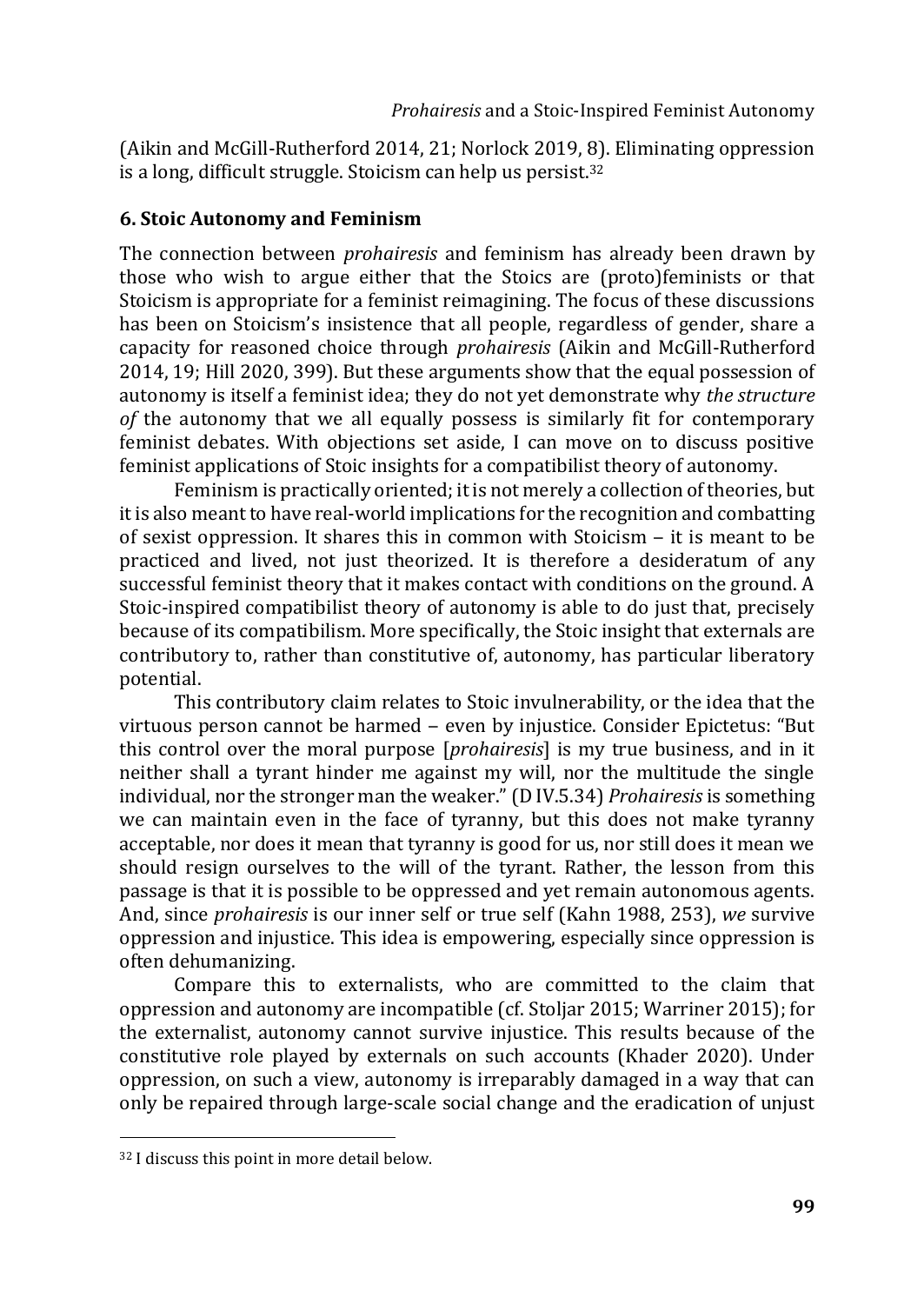domination. A worry is that such theories eliminate autonomy for the oppressed; if a lack of oppression and domination is required for autonomy, then many of us lack autonomy in our current non-ideal world. Externalists "ask agents to act as though very real obstacles are absent," (Khader 2020, 25) while Stoicism readily acknowledges the daily obstacles we face. Stoicism, in other words, is *designed* for the non-ideal. Our autonomy can survive even in the face of injustice.

I believe the persistence of autonomy is necessary for sustained resistance. Retaining a sense of ourselves as self-directing agents is required to navigate and overcome the difficult situations we face under oppression. As Epictetus argues, *prohairesis* allows us to 'confront [our] external impression' and 'not be carried away by it;' instead, we can say, "Wait for me a little, O impression; allow me to see who you are, and what you are an impression of; allow me to put you to the test." (D II.18.24-5) If we lose a sense of ourselves as self-directing agents, we may be passively 'carried away' by impressions. A woman may succumb to socialization that tells her she is less worthy than her male counterparts, or that she should merely acquiesce to the will of those around her  $-$  in other words, "an oppressed person can become what everyone already believes her to be." (Hay 2011, 26) People who resist, on the other hand, are able to reflect on their socialization and their preferences, and then act accordingly. This ability is a key part of what we call autonomy.

Kathryn Norlock, drawing on Lisa Tessman, notes that the political resister "will be in a position of perpetual struggle, with a constant demand for the virtues of resistance." (Tessman 2005, 205; Norlock 2019, 14) "Stoicism," she notes, "does not then allow us to shrug and give up, because we are also constrained to work out what we can do, rather than pretend we are not agents at all." (Norlock 2019, 15) If domination and oppression rob us of autonomy, why should we not merely 'shrug and give up?' (ibid.) But on a Stoic-inspired compatibilist theory of autonomy, we remain agents even though we are oppressed. Although our *prohairesis* is not the perfect autonomy of the sage, we are still able to control those things that are up to us. This includes the attitudes with which we meet new challenges, the stamina we bring to persistent injustices, and the knowledge that we can wake up tomorrow and decide to try again. These tools are not to be underestimated, and they depend upon us retaining our autonomy.

# **7. Conclusion**

In this paper, I apply Stoic insights to the contemporary feminist debate about autonomy under oppression. I argue that in Epictetus' concept of *prohairesis* we find an account of personal autonomy that can be structured analogously to Stoic compatibilism about both freedom and self-identity. According to the Stoic account of freedom, we are both determined and free. External antecedent causes are initial contributors to our actions, but our internal ability to assent is what ultimately constitutes free action in a deterministic system. According to the Stoic account of identity, we are both socially constructed and individual selves. Our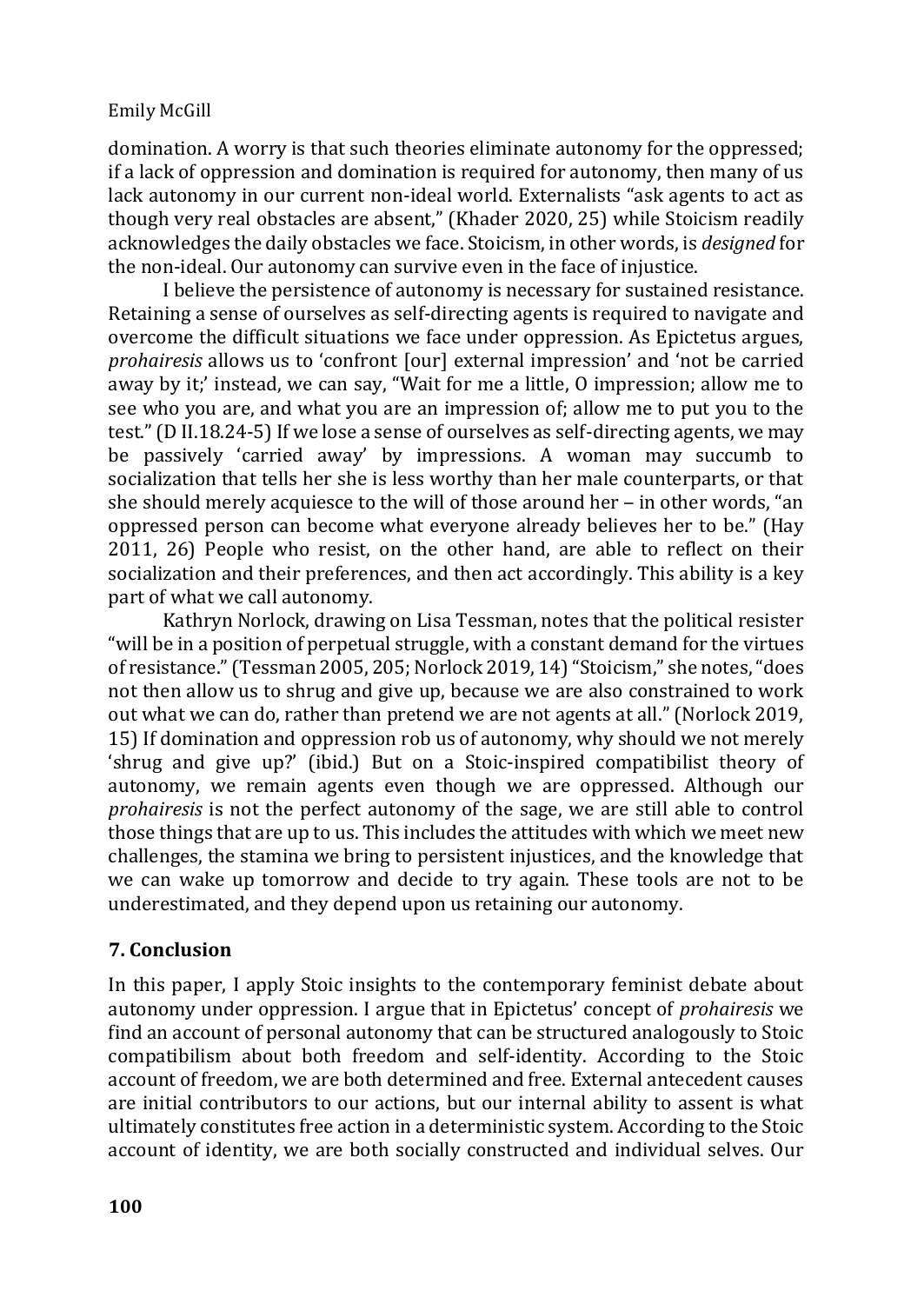social embeddedness contributes to who we are, but our individual traits ultimately constitute our personal identity. On both accounts, external factors play a contributory role, while internal features play a constitutive role.

By analogy, a Stoic-inspired conception of personal autonomy would allow external social factors to contribute to our autonomy without yet allowing them to constitute autonomy. Such a conception would be an internalist account of personal autonomy, according to which autonomy is determined by psychological states or processes within persons. I contrast this type of account with externalism about personal autonomy, a type of view which holds that social factors play a constitutive role in an agent's autonomy. According to externalism, a person must exist in specific autonomy-enabling social conditions, specifically conditions free from domination and oppression, in order to be autonomous. This sort of view leads to the conclusion that oppressed agents lack autonomy. A Stoicinspired compatibilist view, on the other hand, allows autonomy to persist through oppression. I argue that a Stoic-inspired compatibilist view is therefore fit for feminist theorizing, since it allows for continued feminist resistance against sexist oppression.<sup>33</sup>

## **References**

- Aikin, Scott and Emily McGill-Rutherford. 2014. "Stoicism, Feminism, and Autonomy." *Symposion* 1 (1): 9-22.
- Asmis, Elizabeth. 1990. "Seneca's 'On the Happy Life' and Stoic Individualism." *Apeiron* 23 (4): 219-255.
- Bates, Carrie L. 2014. "Self-Identity in Epictetus: Rationality and Role." In *Epictetus: His Continuing Influence and Contemporary Relevance*. Edited by Dane R. Gordon and David B. Suits, 151-163. Rochester: RIT Press.
- Berlin, Isaiah. 2008. *Liberty*. Edited by Henry Hardy. Oxford: Oxford University Press.
- Bobzien, Susanne. 1998. *Determinism and Freedom in Stoic Philosophy*. New York: Oxford University Press.
- Braicovich, Rodrigo Sebastian. 2010. "Freedom and Determinism in Epictetus' Discourses." *The Classical Quarterly* 60 (1): 202-220.
- Christman, John. 1989. *The Inner Citadel: Essays on Individual Autonomy*. Oxford: Oxford University Press.
- ———. 2004. "Relational Autonomy, Liberal Individualism, and the Social Constitution of Selves." *Philosophical Studies: An International Journal for Philosophy in the Analytic Tradition* 117 (1): 143-164.

<sup>33</sup> **Acknowledgements**. I am grateful to the audience of students and faculty at the 2019 Annual Watkins Lecture in Classical Studies at DePauw University, especially Pedar Foss, Marcia McKelligan, and Rebecca Schindler, participants in the 2021 Research and Teaching Symposium at Coastal Carolina University, as well as Kirun Sankaran, two anonymous reviewers, and the editors of this special issue, Scott Aikin and William O. Stephens.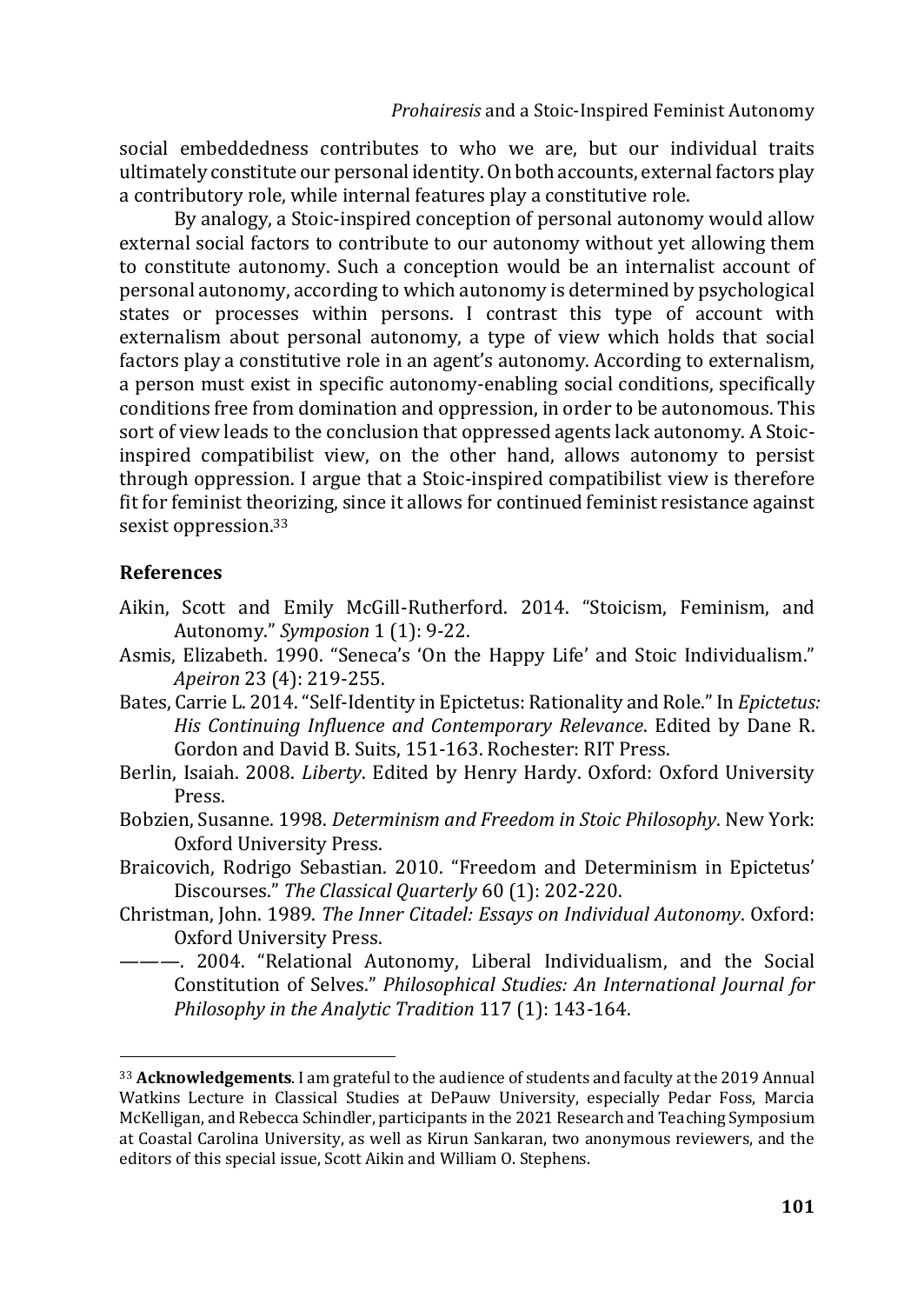———. 2009. *The Politics of Persons: Individual Autonomy and Socio-Historical Selves*. Cambridge: Cambridge University Press.

- Cicero. 1942. *On the Orator: Book 3. On Fate, Stoic Paradoxes, Divisions of Oratory*. Translated by H. Rackham. Loeb Classical Library. Cambridge: Harvard University Press.
- ———. 2005. *De Officiis*. Translated by Walter Miller. Cambridge: Harvard University Press.
- Code, Lorraine. 2000. "The Perversion of Autonomy and the Subjection of Women: Discourses of Social Advocacy at Century's End." In *Relational Autonomy: Feminist Perspectives on Autonomy, Autonomy, and the Social Self*. Edited by Catriona Mackenzie and Natalie Stoljar, 181-209. Oxford: Oxford University Press.
- Cudd, Ann E. 2006. *Analyzing Oppression*. New York: Oxford University Press.
- Dobbin, Robert. 1991. "*Prohairesis* in Epictetus." *Ancient Philosophy* 11: 111-135. Epictetus. 1998. *Epictetus: Discourses, Books 1-4. Fragments. The Encheiridion*. Vols.
	- 1-2. Translated by W. A. Oldfather. Loeb Classical Library. Cambridge: Harvard University Press.
- Frede, Michael. 2011. *A Free Will: Origins of the Notion in Ancient Thought.* Edited by A. A. Long. Berkeley: University of California Press.
- Friedman, Marilyn. 2003. *Autonomy, Gender, Politics*. New York: Clarendon Press.
- Grahn-Wilder, Malin. 2018. *Gender and Sexuality in Stoic Philosophy*. Cham: Palgrave Macmillan, Springer.
- Hankinson, R. J. 1999. "Explanation and Causation." In *The Cambridge History of Hellenistic Philosophy*. Edited by Kempe Algra, Jonathan Barnes, Jaap Mansfeld and Malcolm Schofield. Cambridge: Cambridge University Press.
- Hay, Carol. 2011. "The Obligation to Resist Oppression." *Journal of Social Philosophy* 42 (1): 21-45.
- Hill, Lisa. 2001. "The First Wave of Feminism: Were the Stoics Feminists?" *History of Political Thought* 22 (1): 12-40.
- ———. 2020. "Feminism and Stoic Sagehood." In *The Routledge Handbook of Hellenistic Philosophy*. Edited by Kelly Arenson, 395-406. New York: Routledge.
- Hill, Lisa and Prasanna Nidumolu. 2021. "The Influence of Classical Stoicism on John Locke's Theory of Self-Ownership." *History of the Human Sciences* 34 (3-4): 3-24.
- Hooks, Bell. 2004. *The Will to Change: Men, Masculinity, and Love*. New York: Beyond Words/Atria Books.
- Johnson, Brian E. 2014. *The Role Ethics of Epictetus: Stoicism in Ordinary Life*. Lanham: Lexington Books.
- Johnston, Rebekah. 2017. "Personal Autonomy, Social Identity, and Oppressive Social Contexts." *Hypatia* 32 (2): 312-328.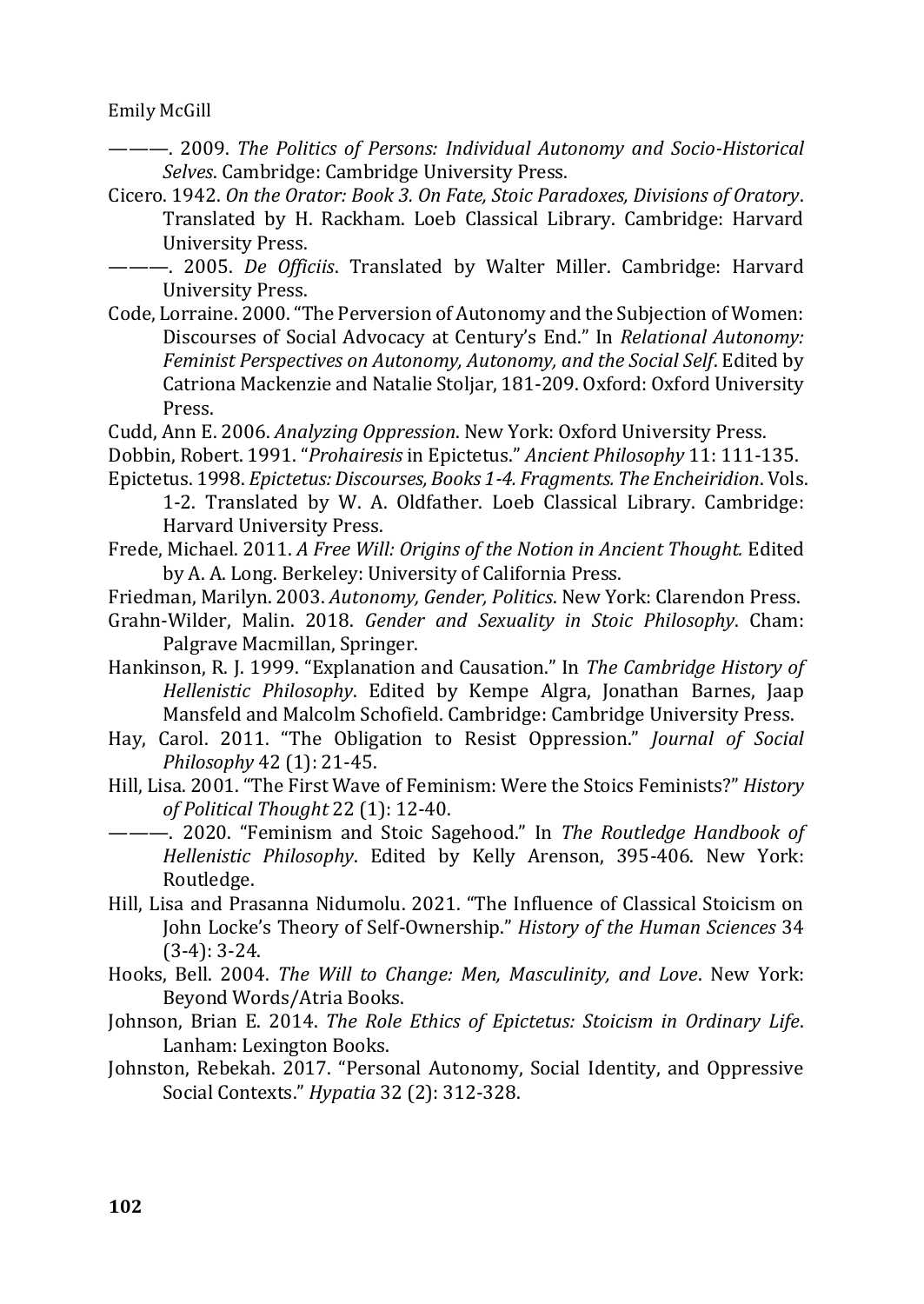- Kahn, Charles H. 1988. "Discovering Will: From Aristotle to Augustine." In *The Question of "Eclecticism:" Studies in Later Greek Philosophy*. Edited by John M. Dillon and A. A. Long, 234-259. Berkeley: University of California Press.
- Khader, Serene J. 2011. *Adaptive Preferences and Women's Empowerment*. Oxford: Oxford University Press.
- ———. 2020. "The Feminist Case Against Relational Autonomy." *Journal of Moral Philosophy* 1-28.
- Laertius, Diogenes. 2000. *Lives of Eminent Philosophers*. Translated by R. D. Hicks. Cambridge: Harvard University Press.
- Long, A. A. 2004. *Epictetus: A Stoic and Socratic Guide to Life*. New York: Oxford University Press.
- Mackenzie, Catriona. 2008. "Relational Autonomy, Normative Authority and Perfectionism." *Journal of Social Philosophy* 39: 512-533.
- ———. Social Justice." *Women's Studies International Forum* 72: 144-151.
- Mackenzie, Catriona, and Natalie Stoljar, eds. 2000. *Relational Autonomy: Feminist Perspectives on Autonomy, Autonomy, and the Social Self*. Oxford: Oxford University Press.
- McBride, Lee. 2021. "Building Traditions, Shaping Futures: Values, Norms, and Transvaluation." In *Ethics and Insurrection: A Pragmatism for the Oppressed*, 109-123. London: Bloomsbury.
- Meyers, Diana Tietjens. 2000. "Feminism and Women's Autonomy: The Challenge of Female Genital Cutting." *Metaphilosophy* 31 (5): 469-491.
- Narayan, Uma. 2002. "Minds of Their Own: Choices, Autonomy, Cultural Practices, and Other Women." In *A Mind of One's Own: Feminist Essays on Reason and Objectivity*, edited by Louise M. Antony and Charlotte E. Witt, 418-432. Boulder: Westview Press.
- Norlock, Kathryn J. 2019. "Perpetual Struggle." *Hypatia* 34 (1): 6-19.
- Oshana, Marina. 2006. *Personal Autonomy in Society*. New York: Routledge.
- ———. 2015. "Is Social-Relational Autonomy a Plausible Ideal?" In *Personal Autonomy and Social Oppression*. Edited by Marina A. L. Oshana, 3-24. New York: Routledge.
- Reydams-Schils, Gretchen. 2005. *The Roman Stoics: Self, Responsibility, and Affection*. Chicago: University of Chicago Press.
- Rorty, Amelie Oksenberg. 1996. "The Two Faces of Stoicism: Rousseau and Freud." *Journal of the History of Philosophy* 34 (3): 335-356.
- Seneca. 1917. *Epistles*. Translated by Richard M. Gummere. Loeb Classical Library. Cambridge: Harvard University Press.
- Simplicius. 2013. *On Epictetus Handbook 1-26 and 27-53*. Translated by Charles Brittain and Tad Brennan. New York: Bloomsbury.
- Sorabji, Richard. 2007. "What is New on the Self in Stoicism after 100 BC?" *Bulletin – Institute of Classical Studies* 50: 141-162.
- Sperry, Elizabeth. 2013. "Dupes of Patriarchy: Strong Substantive Autonomy's Epistemological Weakness." *Hypatia* 28 (4): 887-904.